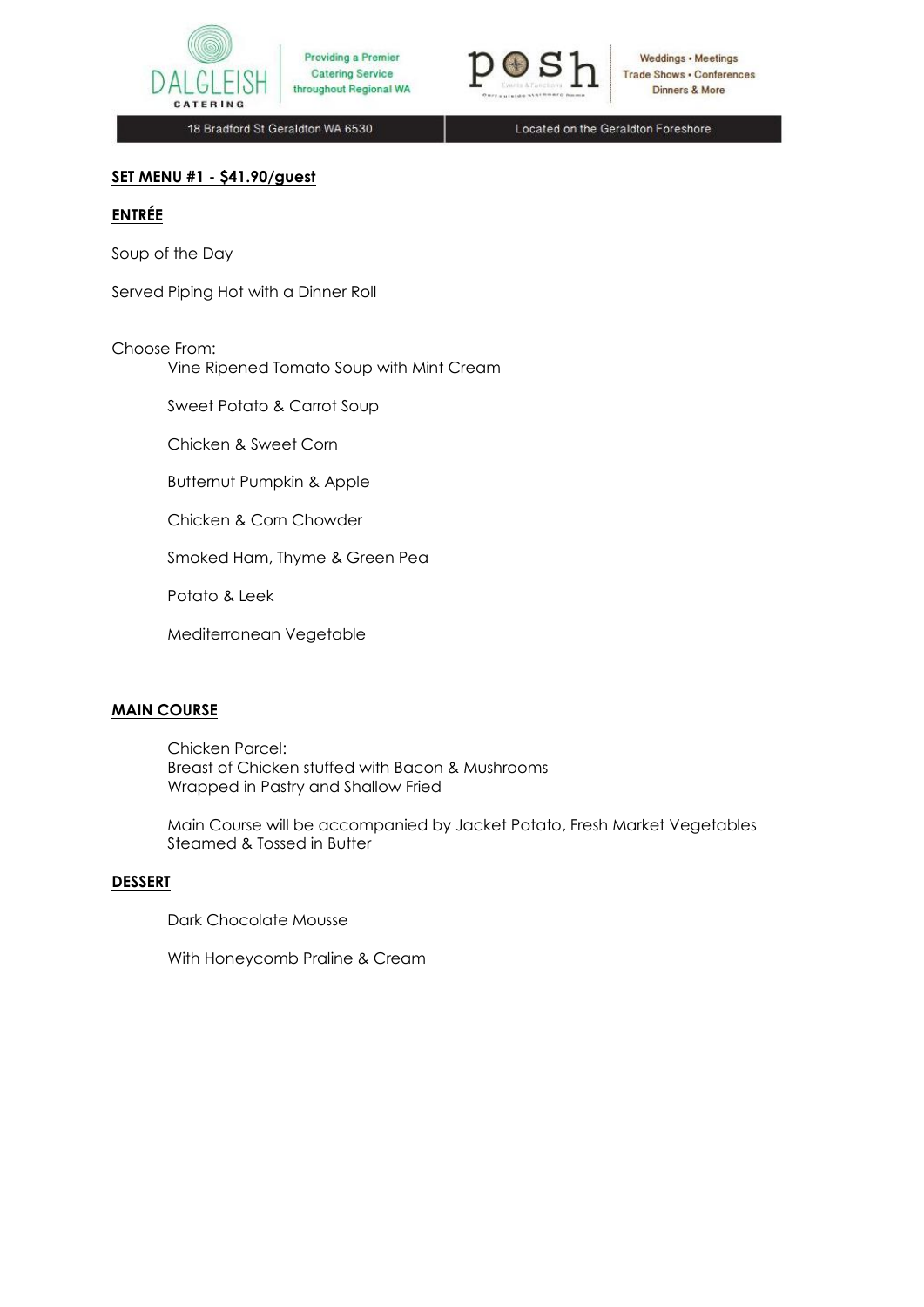



Weddings · Meetings **Trade Shows . Conferences** Dinners & More

18 Bradford St Geraldton WA 6530

Located on the Geraldton Foreshore

### **SET MENU #2 - \$45.90/guest**

### **ENTRÉE**

Share Platters on Each Table

Turkish Bread - With Macadamia Nut Dukkah, Olive Tapenade, Olive Oil & Basil Pesto

### **MAIN COURSE**

Scotch Beef Fillet with grilled Medium and Served with a Creamy Diane Sauce accompanied by Jacket Potato with Butter, Sea Salt & Cracked Pepper. Crisp Garden Salad with Balsamic Vinaigrette

### **DESSERT**

Pavlova Nests - Lime & Mascarpone Custard with Berry Compote and Pistachio Toffee

#### **SET MENU #3 - \$45.50/guest**

Dinner Roll & Butter

### **ENTREE**

Thai Green Chicken Curry - Served on a Pilaf of Basmati Rice with Fresh Coriander, Peanuts & Juicy Lime Cheek

### **MAIN COURSE**

Sticky Pork Fillet:

Plump Roasted Fillet of Pork with Caramelized Brown Sugar, Dried Apple and Cider Cream Sauce. Accompanied by Cinnamon Sweet Potato Mash, Apple Potato Gratin & Buttered French Beans

### **DESSERT**

Flourless Bitter Chocolate Mousse Torte with Tia Maria Sauce, Cream & Cracked Toffee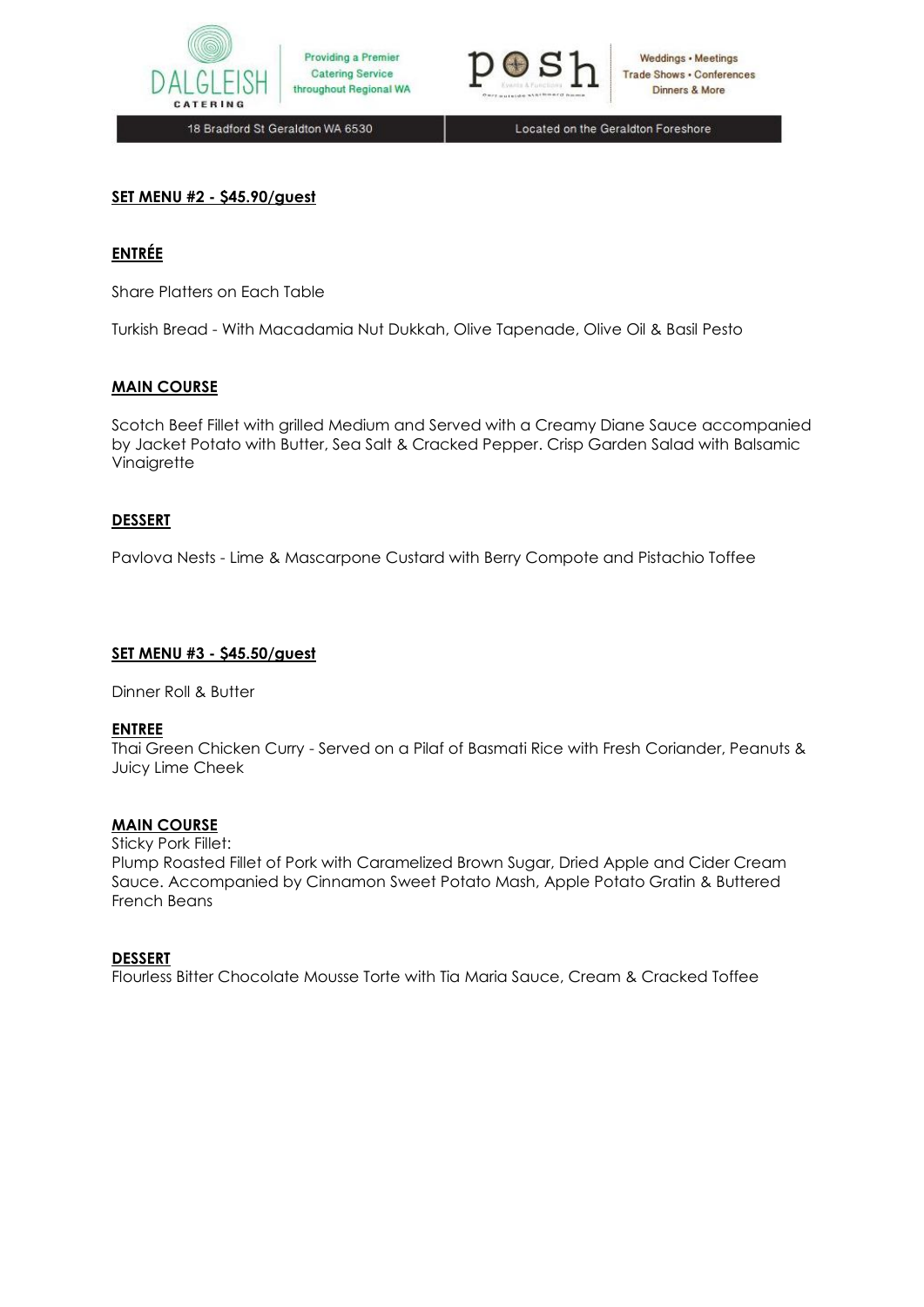



Weddings . Meetings **Trade Shows - Conferences** Dinners & More

18 Bradford St Geraldton WA 6530

Located on the Geraldton Foreshore

### **SET MENU #4 - \$49.00/guest**

Dinner Roll & Butter

## **ENTRÉE**

Bruschetta –

Garlic, Butter and Basil Roasted Italian Loaf topped with Roma Tomato, Spanish Onion, Torn Basil & Crumbled Feta drizzled with Truffle Oil & Balsamic Glaze

### **MAIN COURSE**

Gourmet Mixed Grill:

Scotch Fillet Steak, French Lamb Cutlet, Bacon Wrapped Chipolata Sausage with Grilled Tomato, Mushrooms & Red Wine Jus

Accompanied by 'fat' cut chips and Crisp Greek Salad

### **DESSERT**

Gratinated Lemon Tart - with Sweetened Cream, Raspberry Coulis and Biscotti Snap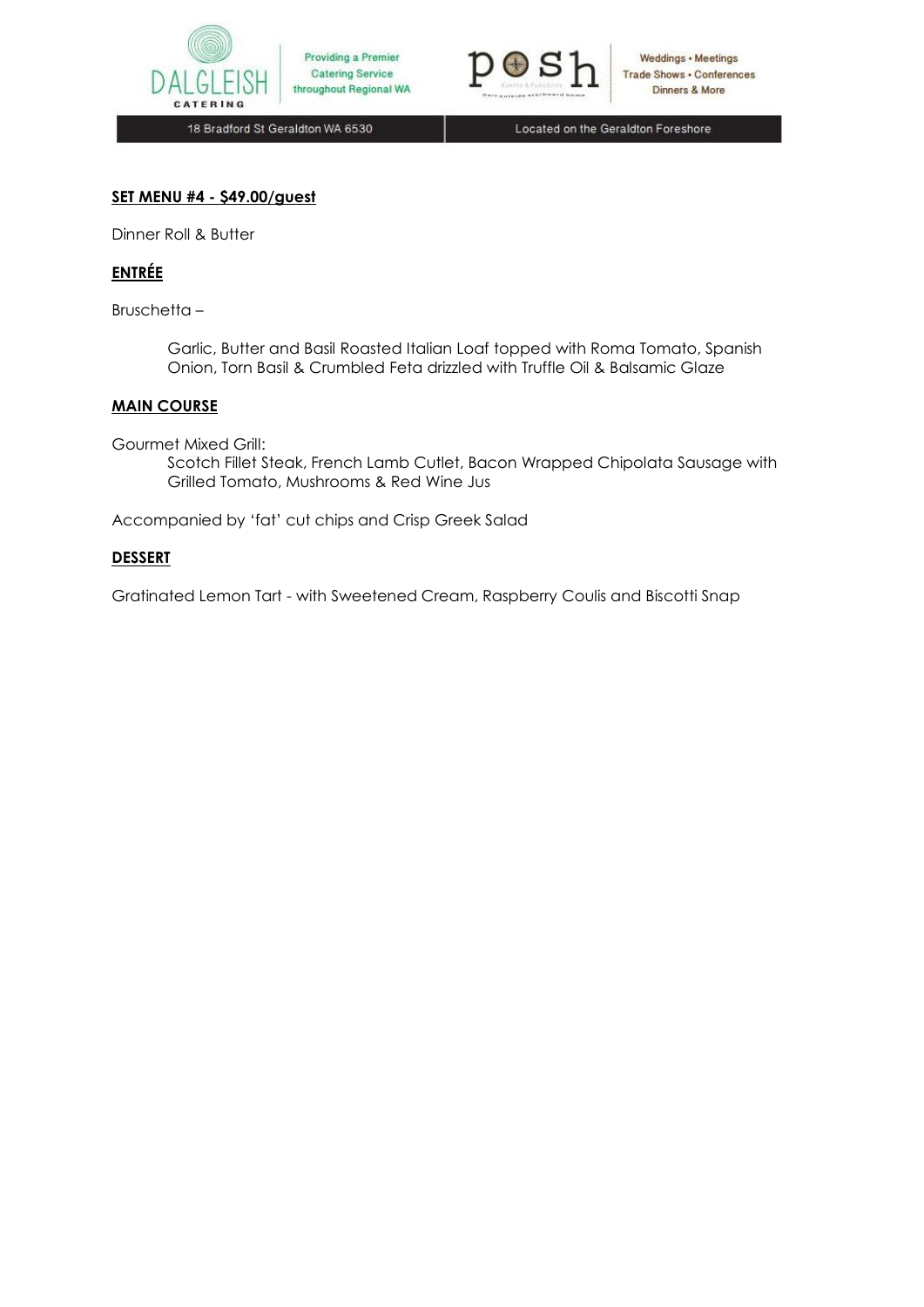



Weddings • Meetings Trade Shows . Conferences Dinners & More

18 Bradford St Geraldton WA 6530

Located on the Geraldton Foreshore

**SET MENU #5 - \$49.50/guest** 50/50 Alternate Drop

### **CANAPES ON ARRIVAL**

Turkish Lamb Kofta with Tzatziki

Tempura Fish with Lemon Zest Mayo

Dinner Roll & Butter

# **ENTRÉE**

Delightful Vegetarian Tart: Semi Dried Tomato and Herbed Mascarpone Tart with Olive Tapenade

### Or

Green Curried Prawns & Snapper on a Basmati Pilaf of Rice with Fresh Coriander, Peanuts & Fresh Lime

### **MAIN COURSE**

Grain Fed Harvey Sirloin:

Grilled medium and served with a field mushroom & roasted garlic half clove. Masked with a merlot jus and accompanied by garlic mash and roasted root vegetables.

### Or

Chicken Mignon:

Breast of Chicken Wrapped in Bacon & Oven Baked masked with a Béarnaise Sauce Accompanied by Panache of Steamed Vegetables & Buttered Jacket Potato

### **DESSERT**

Chilled Lemon Soufflé with Toasted Coconut, Strawberries & Chantilly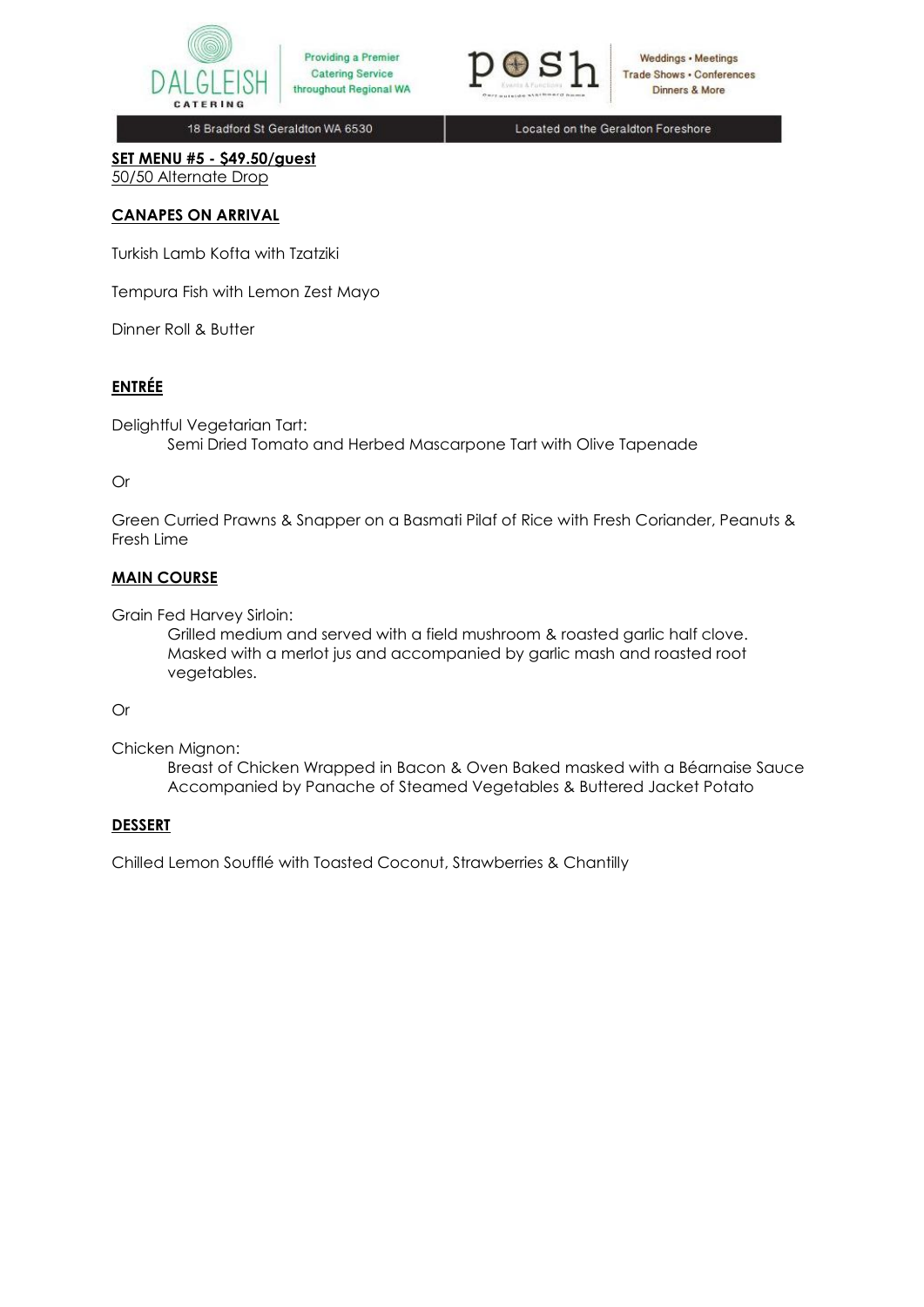



**Weddings • Meetings Trade Shows . Conferences** Dinners & More

18 Bradford St Geraldton WA 6530

Located on the Geraldton Foreshore

**SET MENU #6 - \$54.90/guest**  50/50 Alternate Drop

## **CANAPES ON ARRIVAL**

Salt & Pepper Prawns & Squid with Lime Aioli

Chicken Nori Rolls with Japanese Soy & Wasabi

Dinner Roll & Butter

# **ENTRÉE**

Shark Bay Whiting Fillet in a Tempura Batter garnished with a Greek Salad & Whole Egg Mayo

Or

Tandoori Chicken Breast:

Served with Spiced Chickpea Dip, Cucumber, Purple Onion & Tomato Salad with Peach Chutney

### **MAIN COURSE**

Black Cherry Pork Fillet: Fillet of Pork Pan Seared and Finished in a Port & Cherry Cream Glaze

### Or

Porterhouse Steak: Rosemary Beef Steak served on Wilted Spinach layered with Sage Scented Pumpkin & Roasted Beetroot

Both Main Course Options will be Accompanied by Creamy Garlic Potatoes & Steamed Seasonal Vegetables

## **DESSERT**

Honeycomb Toffee Sponge with Whipped Banana Cream & Chocolate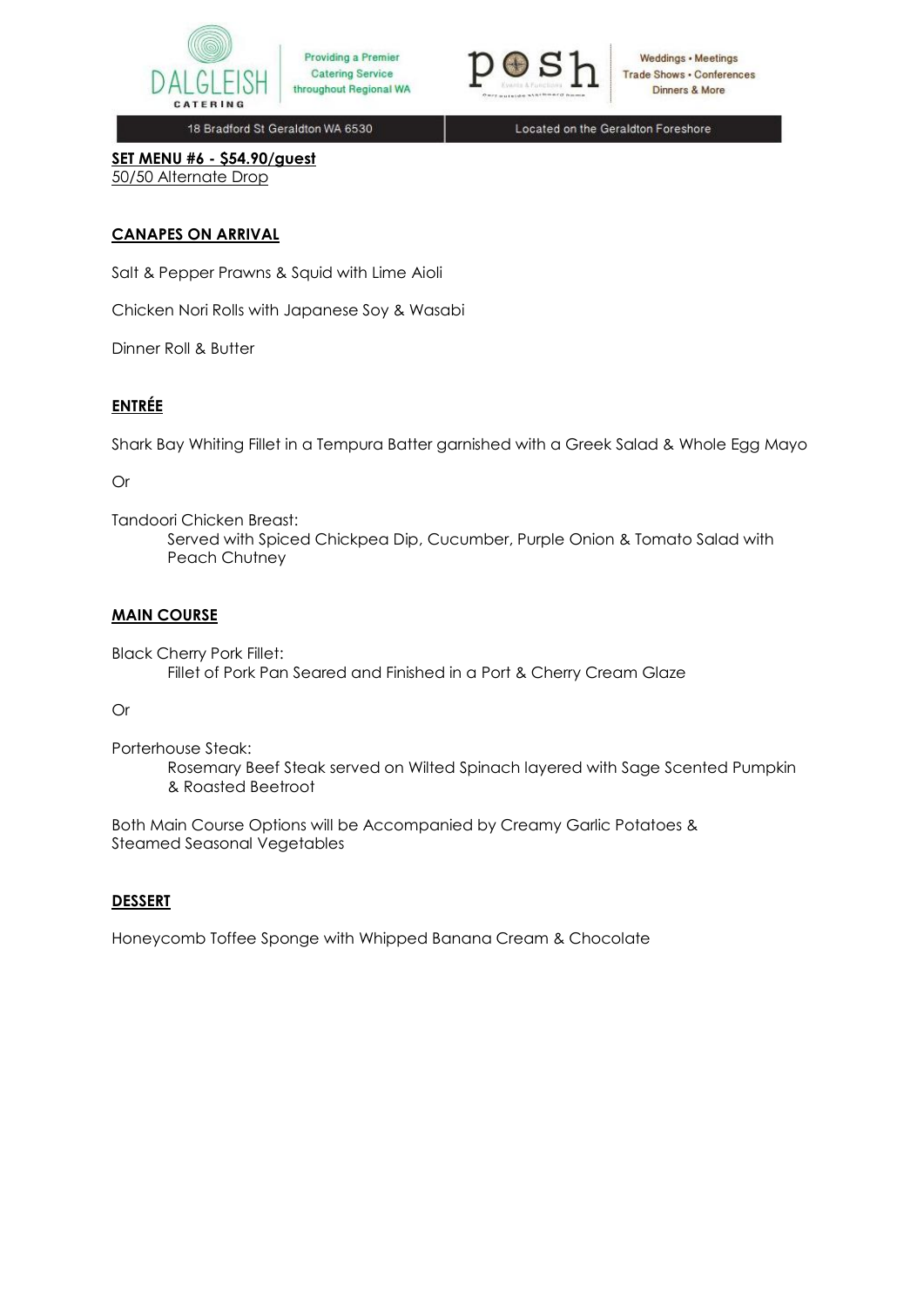



Weddings • Meetings **Trade Shows . Conferences** Dinners & More

18 Bradford St Geraldton WA 6530

Located on the Geraldton Foreshore

**SET MENU #7 - \$55.50/guest** 50/50 Alternate Drop

### **CANAPES ON ARRIVAL**

BBQ Prawn Skewer with Butter, Lime & Garlic

Champagne Pate with Vegetable Crudities & Grissini Sticks

Tandoori Chicken with Yoghurt Dip

Dinner Roll & Butter

## **ENTRÉE**

Chicken, Spinach & Chilli Penne Pasta:

Tender chicken marinated and pan fried with spicy Napolitano sauce. Tossed with Penne Pasta and Garnished with Shaved Parmesan and a Pancetta Crisp

### **MAIN COURSE**

Three Rib Rack of Lamb:

Herb encrusted rack, oven baked and served with a Ratatouille Pie with potato top. Buttered Green Beans, Glazed Carrots & Minted jus.

#### Or

Shark Bay Whiting Fillets:

Boneless Fillets of Local Whiting In a Light Tempura Batter, With Whole Egg Mayo Dipping & 'Fat' Cut Chips Garnished with a Greek Salad with Balsamic Glaze.

### **DESSERT**

Strawberry Romanoff:

Delightfully light Strawberry Mouse, folded with Cream & Strawberry Liqueur Fruit Glaze topped with Strawberry Sorbet & Chantilly Cream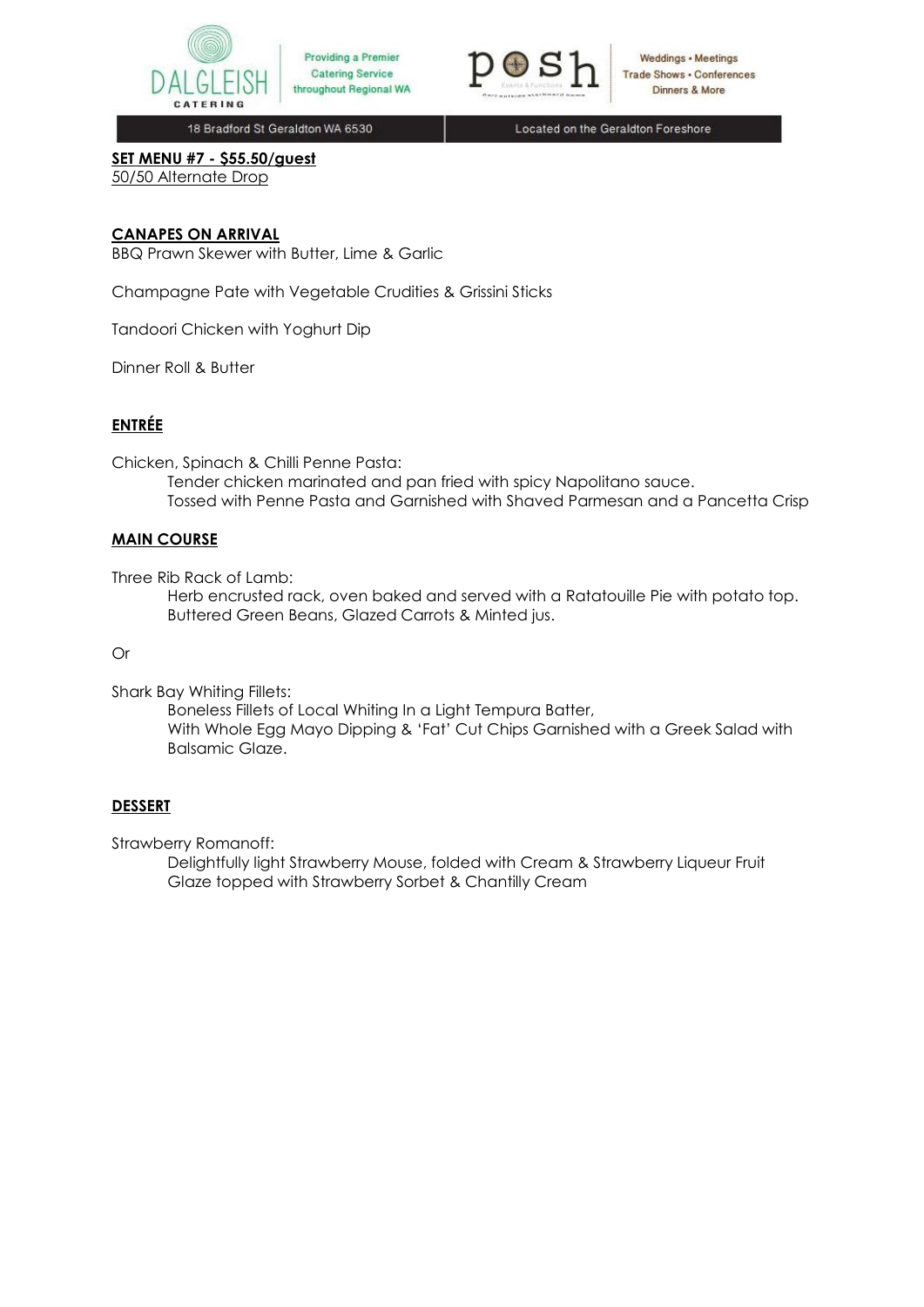



Weddings • Meetings **Trade Shows . Conferences** Dinners & More

18 Bradford St Geraldton WA 6530

Located on the Geraldton Foreshore

**SET MENU #8 - \$53.00/guest**

Dinner Roll & Butter

## **SOUP**

Soup of the Day - Served Piping Hot

### Choose From:

Vine Ripened Tomato Soup with Mint Cream

Sweet Potato & Carrot Soup

Chicken & Sweet Corn

Butternut Pumpkin & Apple

Chicken & Corn Chowder

Smoked Ham, Thyme & Green Pea

Potato & Leek

Mediterranean Vegetable

# **ENTRÉE**

Asian Mezze Plate:

Handmade Spring Roll

King Prawn Wanton

Thai Green Curry Chicken Skewer

Accompanied by Dipping Sauces and Salad Garnish

### **MAIN COURSE**

Frenched Lamb Shank: Tender Shank, Braised in Red Wine with Bacon & Tomato

> Main Course to be Served with Creamy Garlic & Parmesan Mash, stuffed oven baked Zucchini with Melted Cheddar Cheese and Maple Roasted Carrots

#### **DESSERT**

Chocolate & Baileys Irish Cream Roulade: Light as Air Chocolate Sponge Rolled with Chocolate Shards and Mascarpone Cream Filling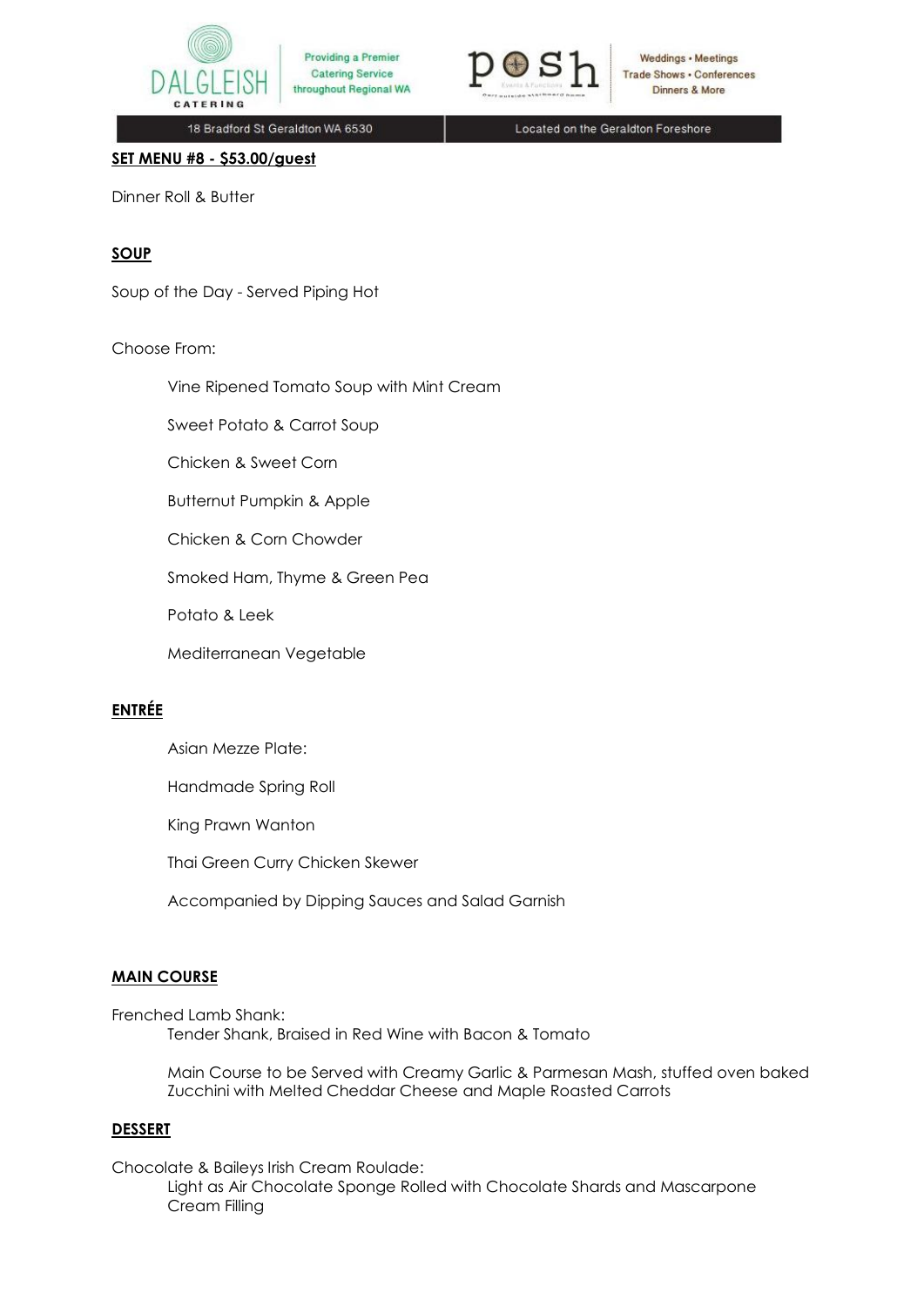



Weddings • Meetings **Trade Shows - Conferences** Dinners & More

18 Bradford St Geraldton WA 6530

Located on the Geraldton Foreshore

**SET MENU #9 - \$53.50/guest** 50/50 Alternate Drop

Dinner Roll & Butter

## **CANAPES ON ARRIVAL – VIA TRAY SERVICE**

Chicken & Tarragon Meatballs with Lemon Chilli Syrup

Puff Pastry Galette with Chorizo & Char Grilled Capsicum

Thai Money Bags with Sweet Chilli Sauce

# **ENTRÉE**

Wild Mushroom Risotto with Fresh Parmesan on a Bed of Steamed Buttered Spinach

## Or

Chicken Breast poached in white wine and shallots with a ragout of four mushrooms

### **MAIN COURSE**

Fillet of Beef with Three Pepper Crusts, Hand Cut Chips & Merlot Jus

Or

Ocean Salmon Fillet with Aioli and a Basque Style Salsa of Tomato & Spicy Peppers and Jacket Potato

Both Main Course Options will be accompanied by a salad of Roasted Beetroot, Green Lentils, Baby Spinach, Caramelised Walnuts & Camembert Cheese

## **DESSERT**

Pina Colada Cheesecake with Toasted Coconut and Caramelized Pineapple

Or

Berry tiramisu of Savoyard biscuits, raspberry liqueur, whipped vanilla custard and fresh

strawberries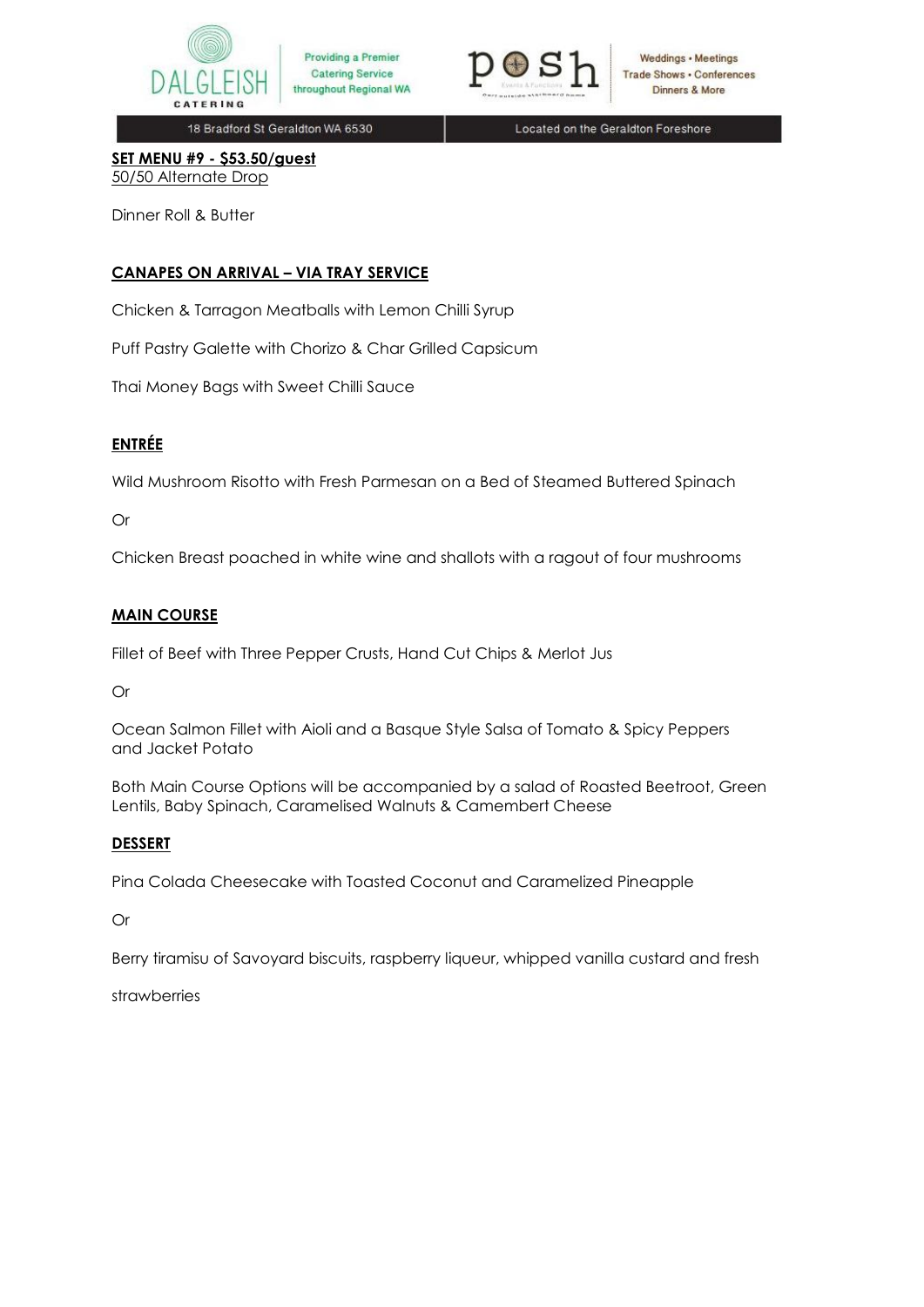



Weddings • Meetings **Trade Shows . Conferences** Dinners & More

18 Bradford St Geraldton WA 6530

Located on the Geraldton Foreshore

**SET MENU #10- \$59.90/guest** 50/50 Alternate Drop

### **CANAPES ON ARRIVAL**

Prawn Laksa in Shooter Glasses

Skewered Tikka Chicken

Lamb and Rocket Turkish Bites with Crumbled Fetta

Dinner Roll & Butter

## **ENTRÉE**

Lamb Loin in Filo:

Tender lamb marinated in olive oil, garlic & lemon. Sautéed and encased in filo finished in the oven and served with a Strawberry/Lemon Glaze

#### **MAIN COURSE**

Atlantic Salmon:

Oven baked with butter & topped with lemon scented hollandaise presented with new potatoes and Caesar salad garnish.

Or

Fillet of Beef Wellington:

Prime Beef Fillet topped with mushroom Duxelle wrapped in puff pastry and oven baked presented with a roasted garlic and horseradish glaze and accompanied by Hassel Back Potatoes Salad of Baby Spinach, Cherry Tomato & Pesto Tossed Camembert Cheese.

### **DESSERT**

Melting Marshmallow & Banana Filo's - Served Piping Hot Dusted with Icing Sugar

Or

Hazelnut & White Chocolate Parfait with an Almond Tule & Mixed Berries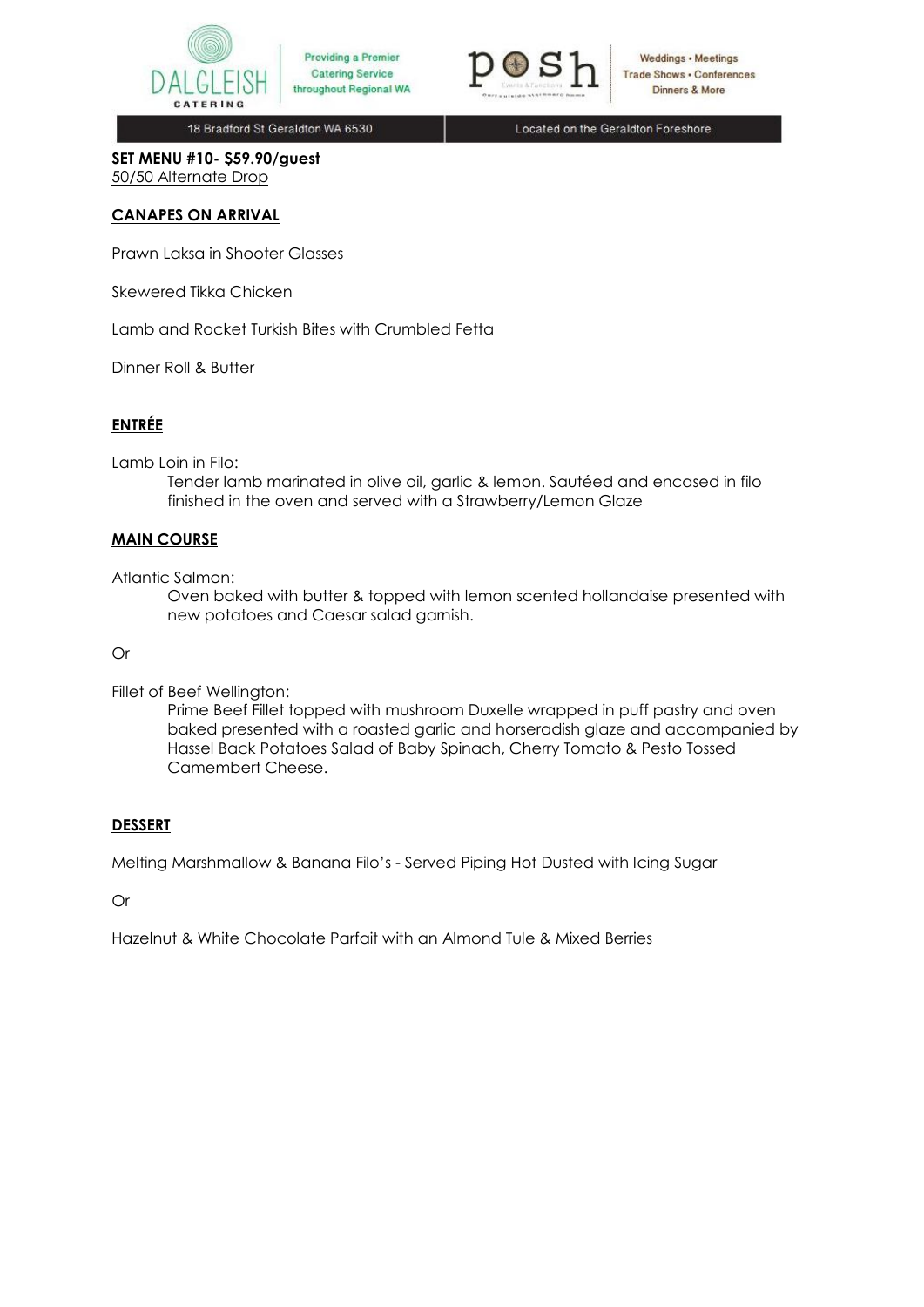



Located on the Geraldton Foreshore

**GALA - SET MENU #11 - \$59.90/guest** 50/50 Alternate Drop

# **CANAPES – ON ARRIVAL VIA TRAY SERVICE**

Garlic Bruschetta with Roma Tomato, Fresh Basil, Purple Onion & Crumbled Fetta

Snapper Goujons in Beer Batter

Thai Style Chicken Salad in Bamboo Boats

Rustic Dinner Roll & Butter

## **ENTRÉE**

Chicken Roulade with Spring Vegetables on Fig Chutney

## Or

Steak Dianne: Mini Medallions of Fillet with Brandy laced sauce on Parmesan Polenta

## **MAIN COURSE**

Herb Encrusted Lamb Rump with Minted Jus on Warm Couscous Salad

Or

Garlic Seafood masked in a Sherry Laced Sauce on Wild Rice Pilaf

## **DESSERT**

Bomb Alaska: Chocolate Mud Cake Base with Rich Meringue and Drizzled Raspberry Coulis

Or

Mango Panna Cotta with Handmade Cookie Garnish with Sauce Anglaise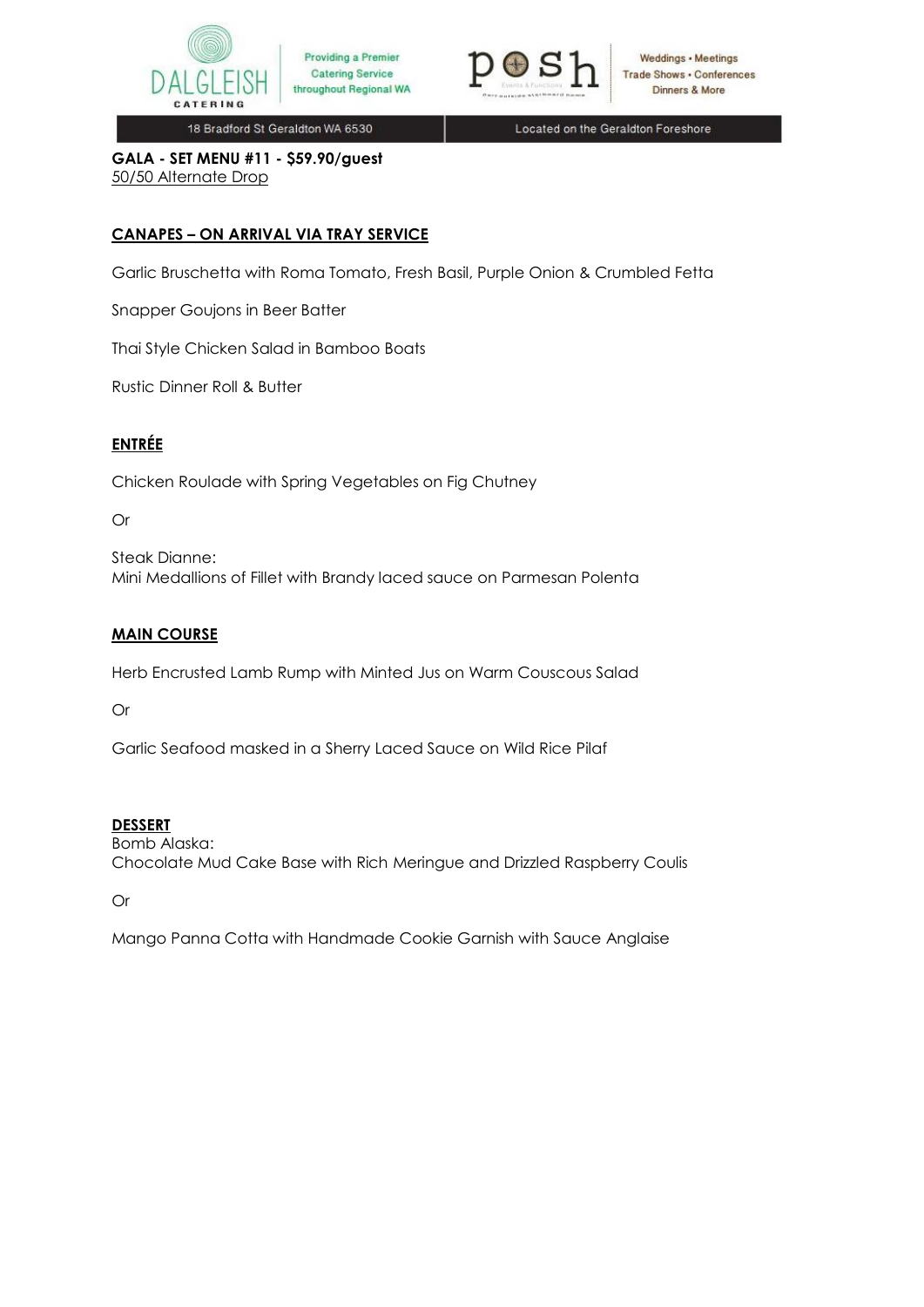



Weddings • Meetings **Trade Shows . Conferences** Dinners & More

18 Bradford St Geraldton WA 6530

Located on the Geraldton Foreshore

**GALA - SET MENU # 12- \$59.90/guest** 50/50 Alternate Drop

## **CANAPES – ON ARRIVAL VIA TRAY SERVICE**

Sweet & Sour Pork Kebab

Panko Crumbed Oysters with Wasabi Mayo

Sweet Potato & Goats Cheese Gallette

Rustic Dinner Roll & Butter

# **ENTRÉE**

Pan Seared Atlantic Salmon: On Slow Roasted Leek masked with Lemon Butter Sauce

Or

Frenched Lamb Cutlet: On Moroccan Couscous garnished with Cranberries & Pine Nuts

### **MAIN COURSE**

Grain Fed Harvey Sirloin: On Potato Rosti, cooked medium & topped with stuffed mushroom & Red Wine Jus

## Or

Cajun Chicken Breast:

Served on Avocado, Green Beans with a Lime & Chilli Salsa Both Main Course Options will be accompanied by Caramelized Oven Roasted Vegetables Carrot, Onion, Pumpkin & Sweet Potato

## **DESSERT**

Individual Sticky Date Pudding with Hot Caramel Sauce

Or

Vanilla Meringue Roulade with Passionfruit & Raspberries & White Chocolate Ganache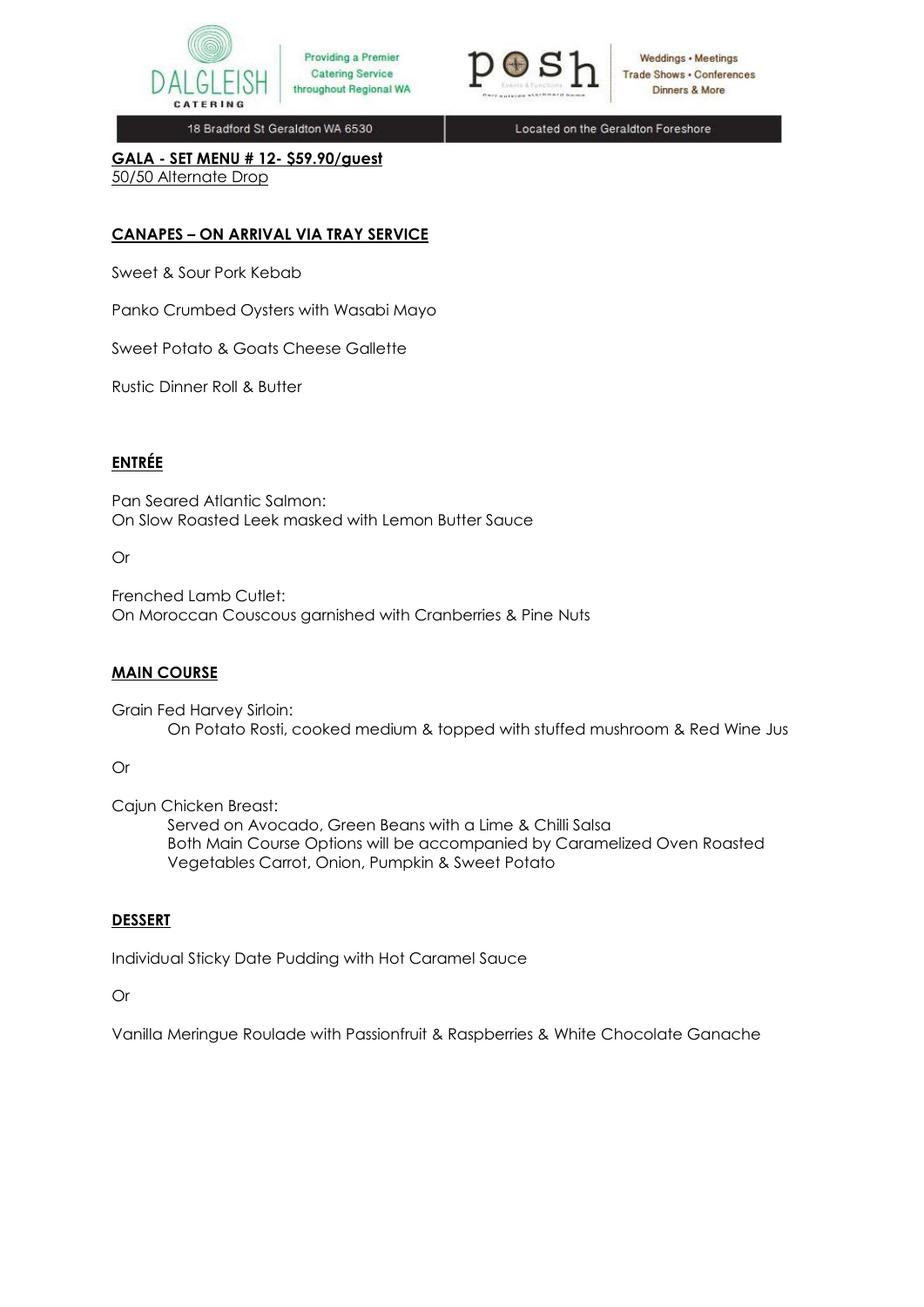



Weddings · Meetings **Trade Shows . Conferences** Dinners & More

18 Bradford St Geraldton WA 6530

Located on the Geraldton Foreshore

**GALA - SET MENU #13 - \$59.90/guest** 50/50 Alternate Drop

# **CANAPES – ON ARRIVAL VIA TRAY SERVICE**

Coconut Curried Fish in Japanese Spoon

Lamb Loin Satay Stick with Peanut Sauce

BBQ Plum Duck with Pear Salad

Rustic Dinner Roll & Butter

# **ENTRÉE**

Tempura Whiting Fillets on Summer Greens with Garlic Aioli

### Or

Sticky Pork Fillet on Singapore Noodles with a Hoi Sin & Garlic Sauce

## **MAIN COURSE**

Eye Fillet of Beef with Garlic Prawns & Scallop Topper masked with Creamy Brandy Based Sauce

Or

Breast of Chicken Pocketed & Filled with Pepper Jack Cheese & Baby Spinach On a Southern Style Rice Pillaff with Mango Puree

Both Main Course Options will be accompanied by Butter Tossed Market Vegetables Seasoned with Cracked Pepper & Sea Salt

## **DESSERT**

Crème Brulee With Honey Toffee & Trio of Coulis Mango, Strawberry & Kiwi

### Or

Chocolate Raspberry Mousse Cake with Shaved Chocolate & Warmed Anglaise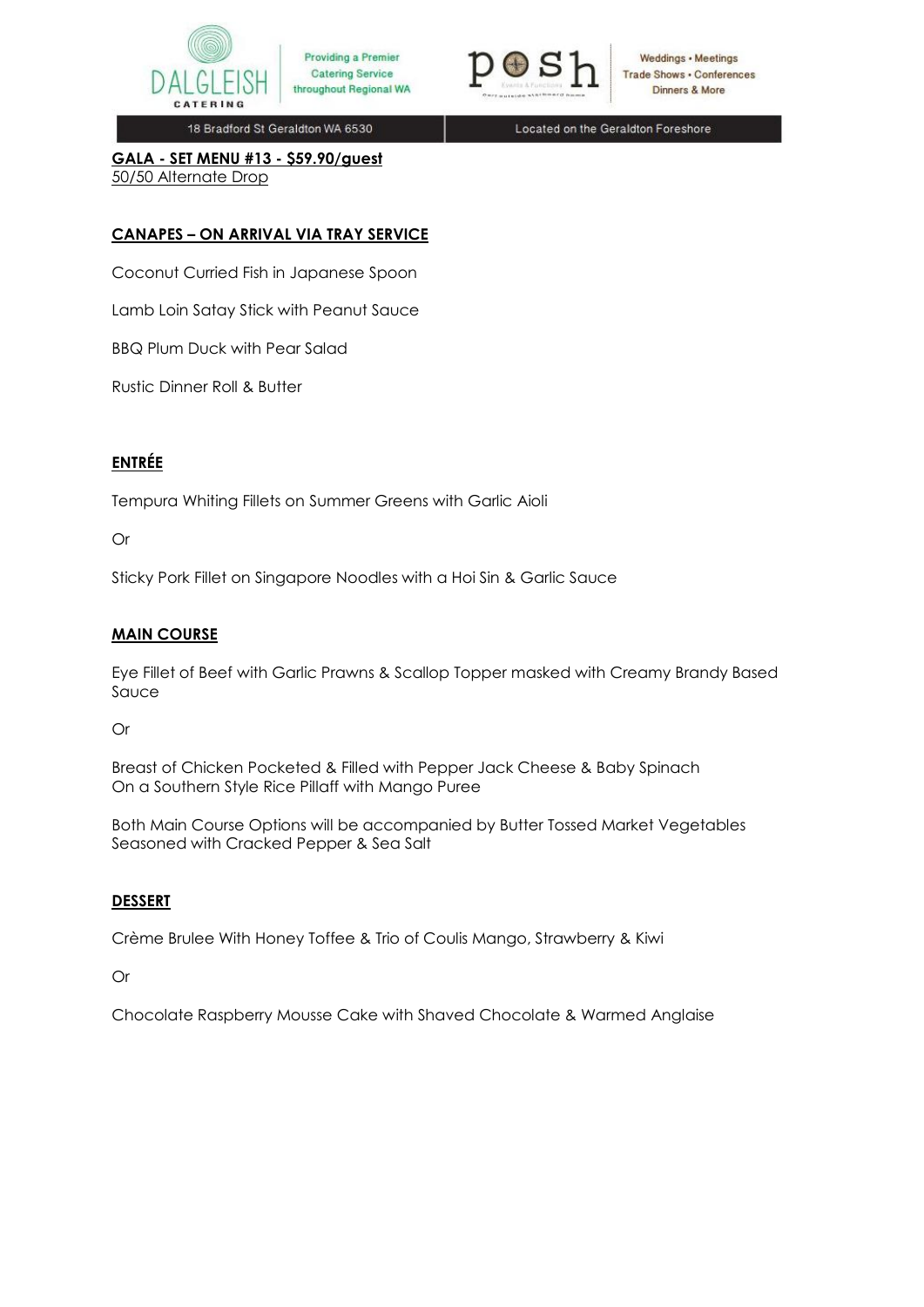



Weddings · Meetings **Trade Shows . Conferences** Dinners & More

18 Bradford St Geraldton WA 6530

Located on the Geraldton Foreshore

**GALA - SET MENU #14 - \$65.00/guest** 50/50 Alternate Drop

## **CANAPES – ON ARRIVAL VIA TRAY SERVICE**

Sweet & Sour Pork Kebab

Panko Crumbed Oysters with Wasabi Mayo

Sweet Potato & Goats Cheese Gallette

Rustic Dinner Roll & Butter

# **ENTRÉE**

Pork Belly marinated in Fennel Seed, Garlic, Sea Salt & Lemon

Or

Tandoori Roasted Chicken with Preserved Lemon, coriander & mango yoghurt accompanied by Handmade Flat Bread

### **MAIN COURSE**

Rosemary Loin of Lamb with Handmade Zesty Hommos accompanied by Minted Pea & Fennel Salad & Sweet Pepper Jus

Or

Reef Fish with Yellow Curry Puree on a Crunchy Asian Salad with Coconut Rice & Coriander/Parsley Sambal

## **DESSERT**

Vanilla & Honeycomb Mousse with Raspberry Marshmallow & Oreo Crumble

## Or

Lemon Grass Poached Pineapple with Coconut Meringue & Pina Colada Anglaise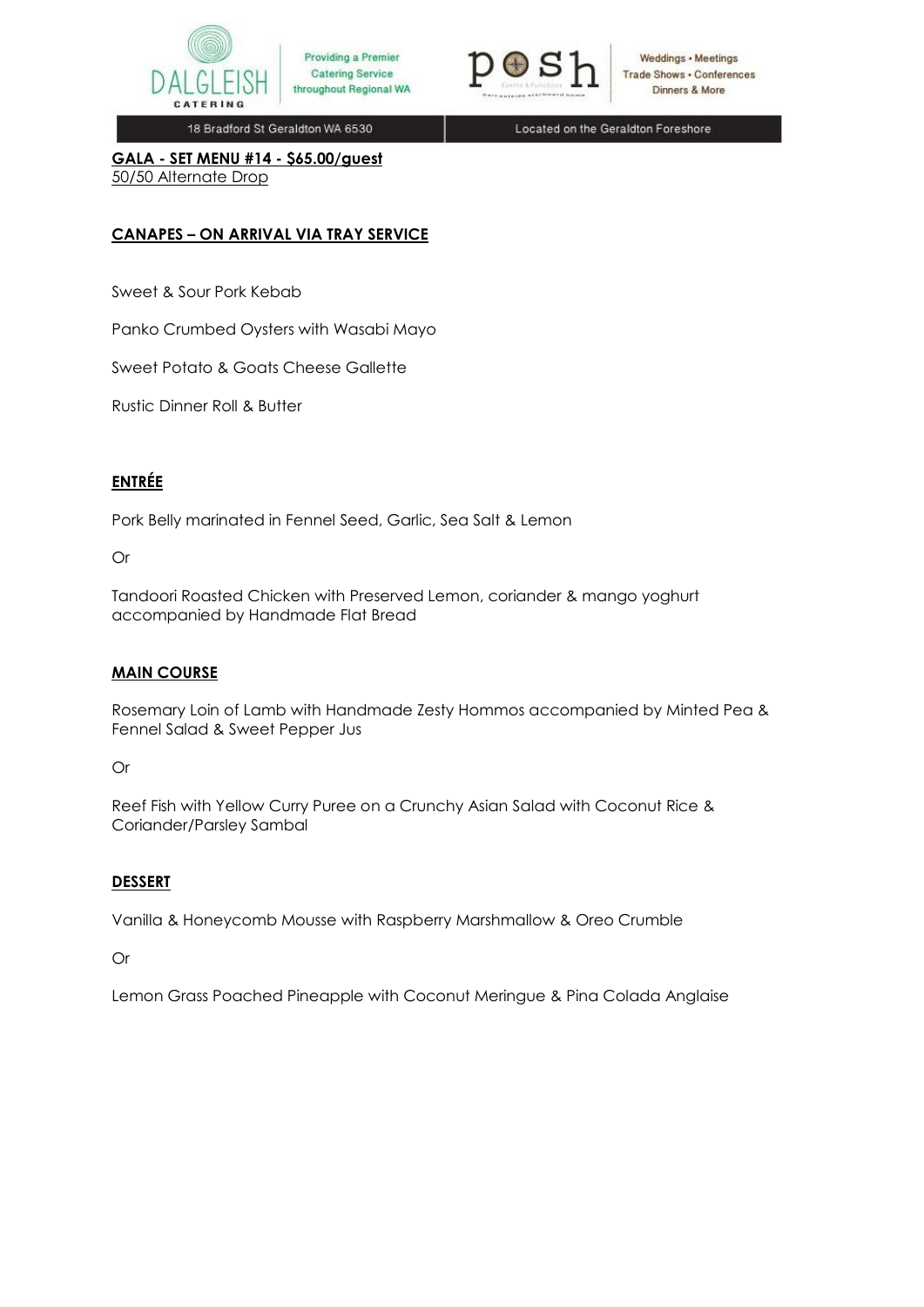



Weddings · Meetings **Trade Shows . Conferences** Dinners & More

18 Bradford St Geraldton WA 6530

Located on the Geraldton Foreshore

**GALA - SET MENU #15 - \$61.00/guest** 50/50 Alternate Drop

# **CANAPES – ON ARRIVAL VIA TRAY SERVICE**

Coconut Curried Fish in Japanese Spoon

Lamb Loin Satay Stick with Peanut Sauce

BBQ Plum Duck with Pear Salad

Rustic Dinner Roll & Butter

## **ENTRÉE**

Nicoise Salad of Long Beans, Egg & Tomato topped with Smoked Salmon, Capers & Cream Cheese Dressing

### Or

Handmade Curry Lamb Samosa on mango Chutney with Cucumber Salad

## **MAIN COURSE**

Braised Beef Cheeks with Mushroom, Baby Onion, Bacon & Red Wine Jus

Or

Lemon Thyme Baked Breast of Chicken with Seared Mustard Jus

Both Main Course Options will be Accompanied by teamed Seasonal Vegetables & Minted/Buttered New Potatoes

## **DESSERT**

Turkish Delight Cheesecake with Rosewater Gel & Double Cream

Or

Pineapple Cake White Chocolate & Macadamia Nut Crunch, Coconut Lime Creak with Rum & Ginger Jelly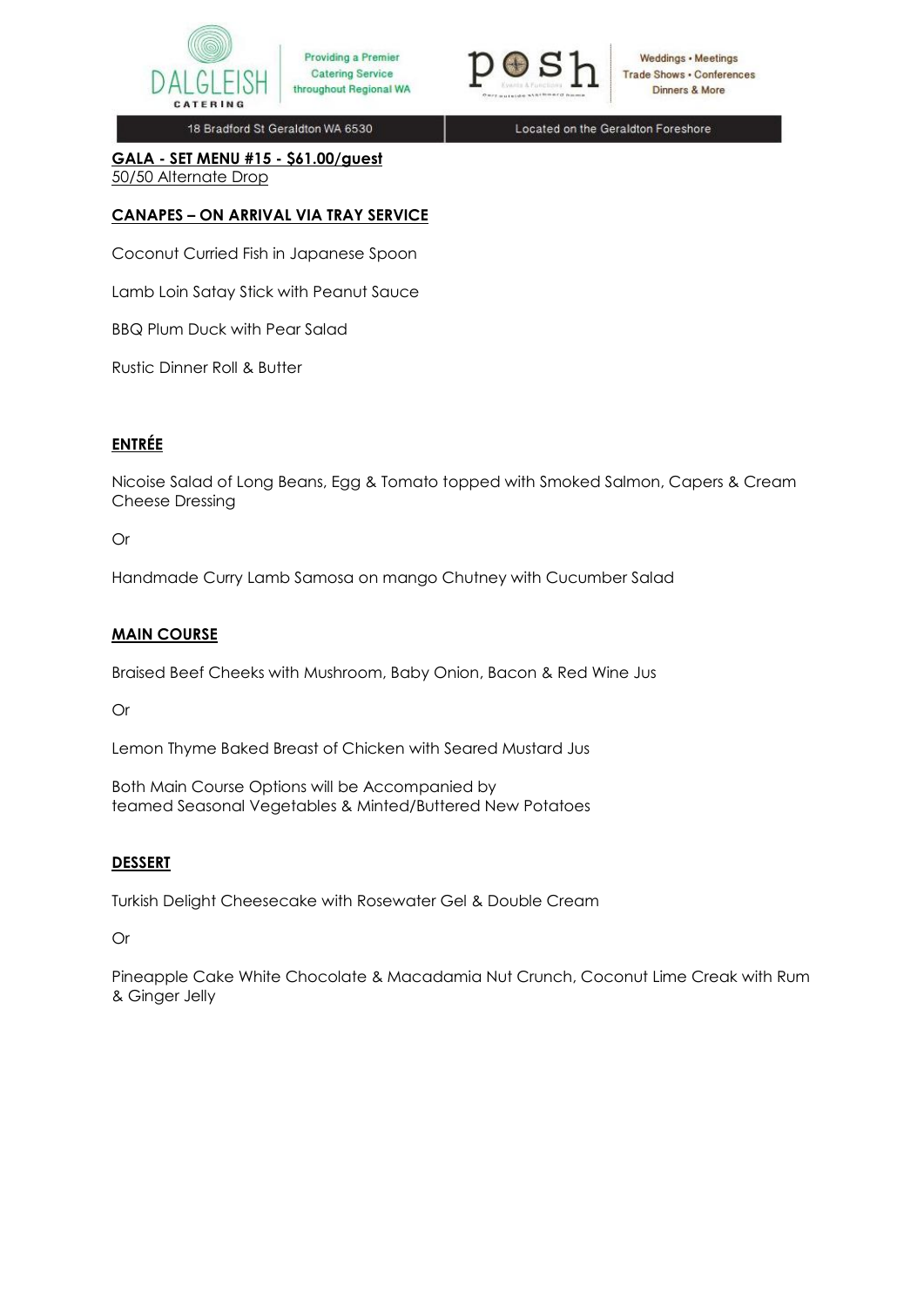



Weddings · Meetings **Trade Shows . Conferences** Dinners & More

18 Bradford St Geraldton WA 6530

Located on the Geraldton Foreshore

**GALA - SET MENU # 16 - \$65.00/guest** 50/50 Alternate Drop

## **CANAPES – ON ARRIVAL VIA TRAY SERVICE**

Sweet & Sour Pork Kebab

Panko Crumbed Oysters with Wasabi Mayo

Sweet Potato & Goats Cheese Gallett

Rustic Dinner Roll & Butter

# **ENTRÉE**

Hoi Sin Beef Skewers with Soy Glaze on Steamed Rice

### Or

Handmade Spring Rolls with Spiced Chicken, Vegetables & Rice Noodles garnished with Asian Salad & Sweet Chilli & Vinegar Dipping

## **MAIN COURSE**

Oven Grilled Reef Fish with Butter, Lemon & Soy Topped with Grilled Prawns

Or

3 Rib Lamb Rack with Minted Jus and a Sea Salt & Rosemary Fleuron Both Main Course Options will be Accompanied by Creamy Scalloped Potatoes & Steamed Vegetable Panache

## **DESSERT**

Churros – Served Warm with Butterscotch Sauce

Or

Brandy Snap Basket with Vanilla Panna Cotta & Strawberry Coulis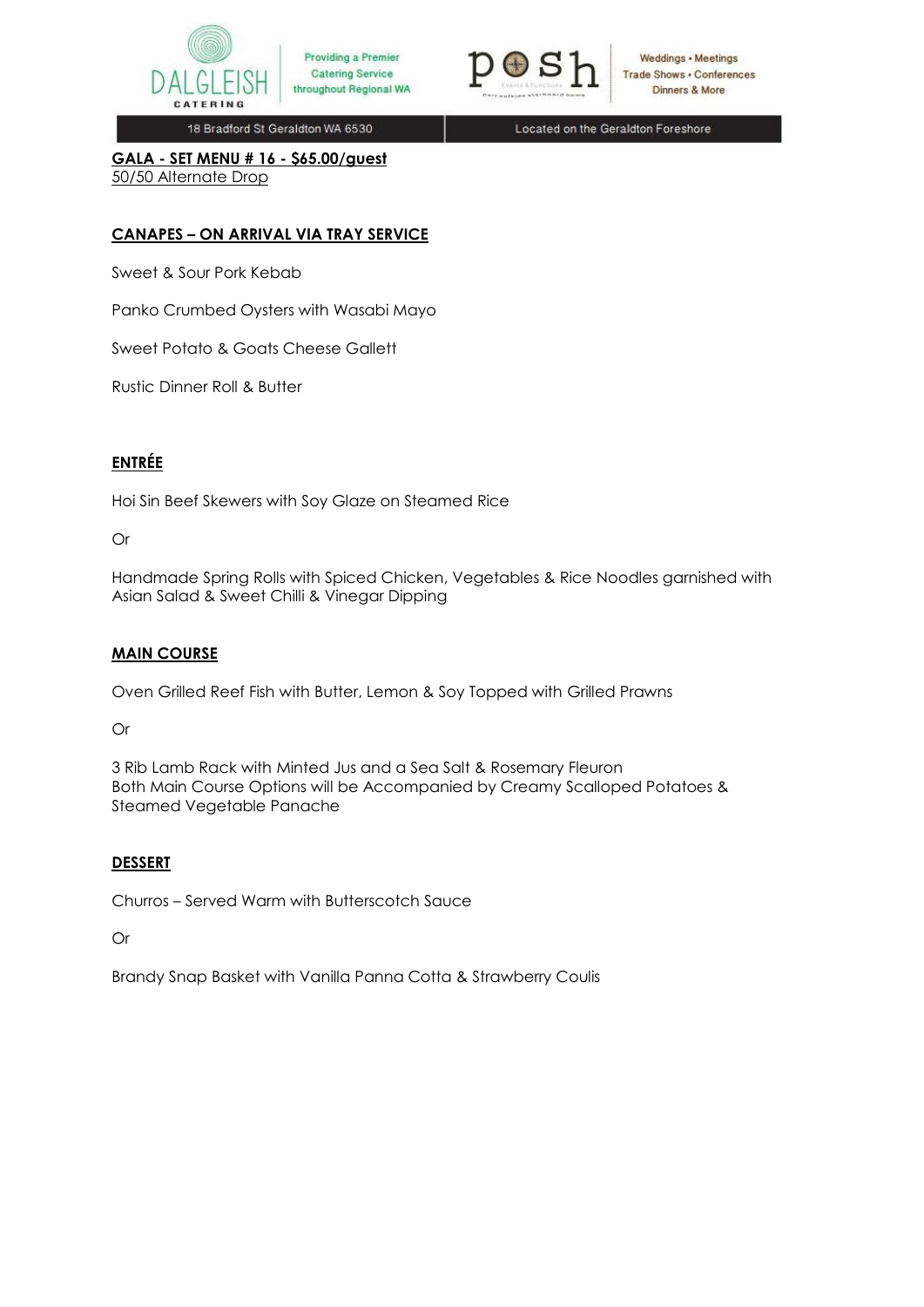



Weddings • Meetings **Trade Shows . Conferences** Dinners & More

18 Bradford St Geraldton WA 6530

Located on the Geraldton Foreshore

**SET MENU #17 - \$65.00/guest** 50/50 Alternate Drop

## **CANAPES ON ARRIVAL – VIA TRAY SERVICE**

Beef Meatballs with Napolitano Sauce

Creole Chicken Schnitzels with Cajun Cocktail Sauce

Bite Size Fish with Turmeric & Fragrant Roasted Spices

Dinner Roll & Butter

### **ENTRÉE**

Layers of King Prawns and Avocado with walnut mayonnaise and crushed Roma tomato

### Or

Thai Style caramelised pork with fresh pineapple slices, mint and lime dressing

### **MAIN COURSE**

Nut Crusted 3 Rib Lamb Rack with Pate & Wild Mushrooms – Masked in a Mint Jus

Or

Crispy Skinned Salmon Fillet on Warm Roasted Pumpkin with Fresh Basil, Shallots & Chilli Both Main Course Options will be Accompanied by Creamy Mashed Potatoes and Greek Salad with Spanish Onion, Cucumber, Fetta & Eagle Vale Olives

### **DESSERT**

Passionfruit Curd Tartlets with Crème Patissiere and Passionfruit Coulis

Or

Crepe with Caramelised banana and coconut caramel – Served Warm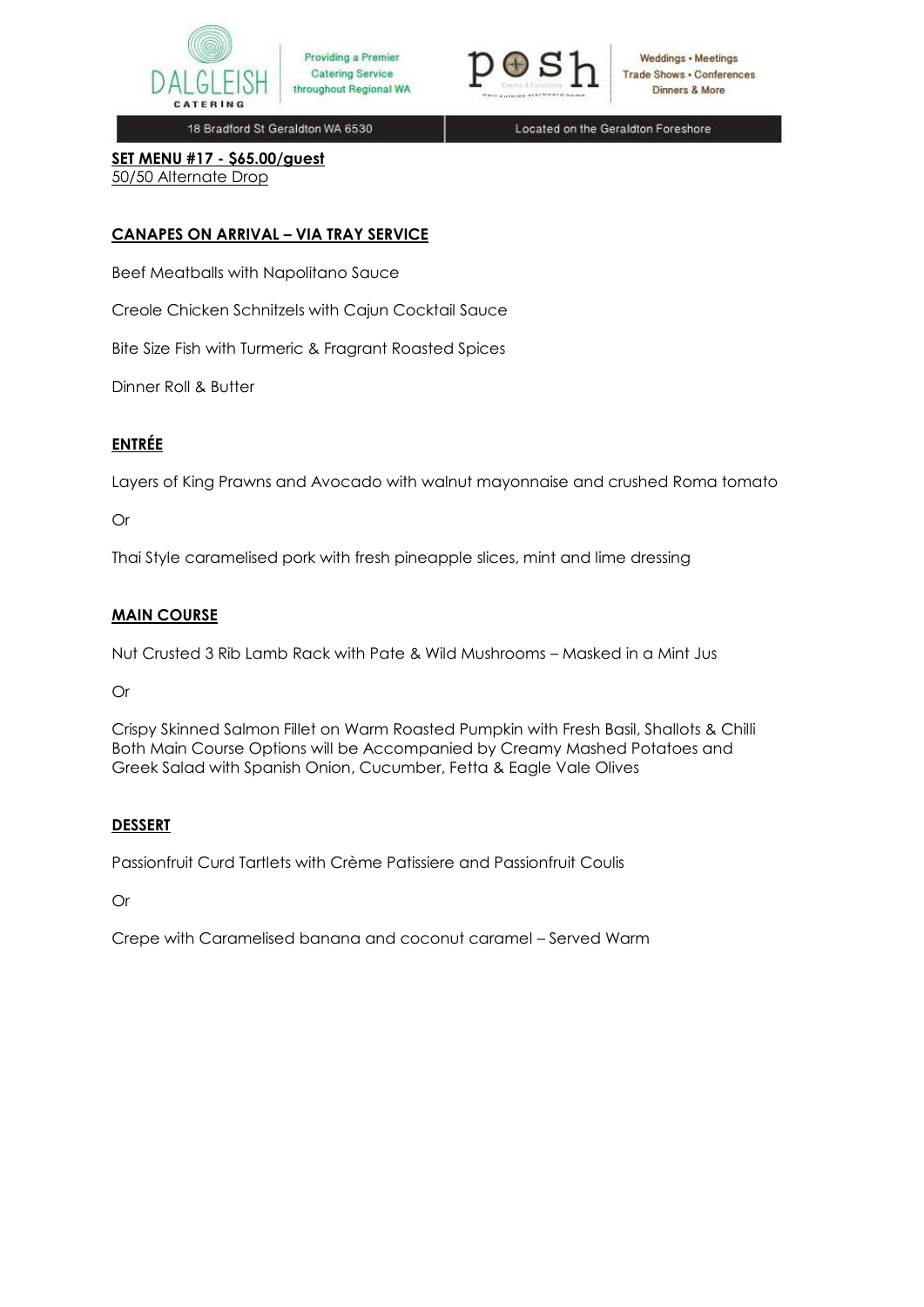



Weddings • Meetings **Trade Shows . Conferences** Dinners & More

18 Bradford St Geraldton WA 6530

Located on the Geraldton Foreshore

**SET MENU #18 - \$68.50/guest** 50/50 Alternate Drop

### **CANAPES ON ARRIVAL**

Wagyu Beef Pie with Potato Top

BBQ Chicken Satay

Crispy Squid with Saffron & Green Apple Aioli

Dinner Roll & Butter

## **ENTRÉE**

Creamy Garlic Prawns:

Local King Prawns Sautéed in Butter & Fresh Garlic, Finished in Cream and served on a bed of jasmine rice.

### Or

Tandoori Baked Chicken Breast:

Tender Chicken Breast marinated and Oven Roasted. Served with Spiced Chickpea Dip

Salad of – Cucumber, Onion, Tomato, and Green Chilli Chutney with Pappadum Garnish

### **MAIN COURSE**

Catch of the Day:

Local Coral Coast Reef Fish - Grilled in Fresh Butter accompanied by a Crab & Potato Cake, Green Vegetable Panache & Stuffed Princess Tomato masked in a Verjuice Butter Cream Sauce.

### Or

Lamb Noisette:

Lamb Loin gently seasoned and tied, pan seared and finished in the oven – medium. Carved and Served on Creamy Garlic Potato Mash with Chopped Hazelnuts, Broccoli Wrapped in Bacon & Carrot Batons masked in a Caramelized Onion Jus

### **DESSERT**

Chocolate Brulee

Crack the delicious toffee to discover the velvety smooth cream hidden within.

Or

Flourless Orange & Almond Cake with Sweet Citrus Salad & Double Cream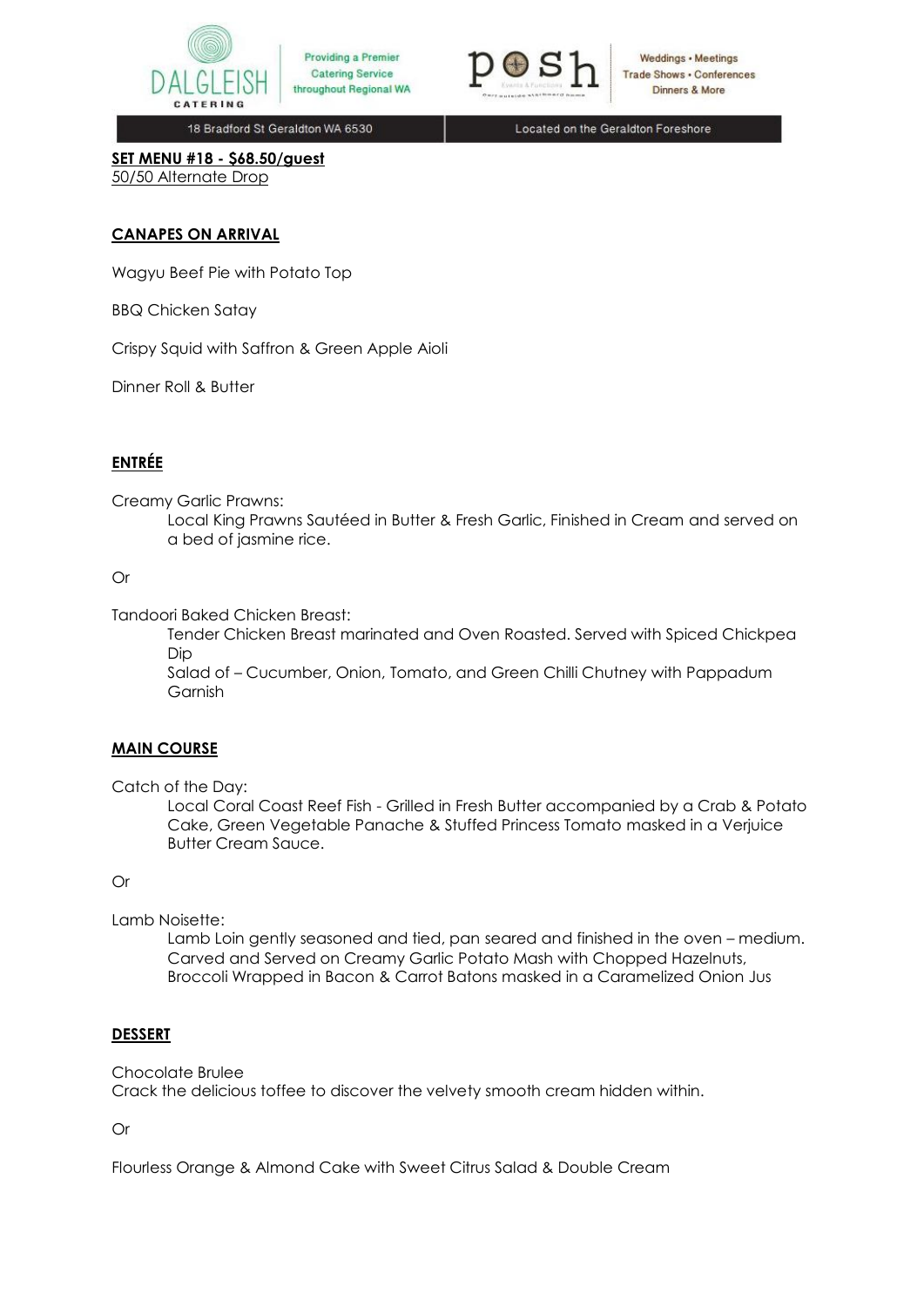



Weddings • Meetings **Trade Shows . Conferences** Dinners & More

18 Bradford St Geraldton WA 6530

Located on the Geraldton Foreshore

**SET MENU #19 - \$68.50/guest** 50/50 Alternate Drop

## **CANAPES ON ARRIVAL – VIA TRAY SERVICE**

Mini Skewer of Buffalo Mozzarella, Marinated Artichoke, Roast Capsicum & Italian Parsley

Teriyaki Marinated Chicken with Chinese Cabbage Slaw in Rice Paper Roll

Salt & Chilli Squid with Coriander & Red Chilli Sauce

Dinner Roll & Butter

# **ENTRÉE**

Local 'Coral Coast' Coconut Prawns in Red Curry with Bok Choy & Jasmine Rice

## Or

Individual baked pumpkin gnocchi with fresh tomato salsa and smoked mozzarella

### **MAIN COURSE**

Slow Roast of Beef Fillet with glazed beetroot, horseradish cream and Muscat Jus

Or

Grilled Chicken Breast with spinach ricotta stuffing, caramelised pumpkin & pine nuts Both Main Course Options will be accompanied by Creamy Garlic Potatoes And Premium Seasonal Vegetables

## **DESSERT**

Mini Fresh Berry Tartlets

Or

Rich Belgian Chocolate Mousse Topped with White Chocolate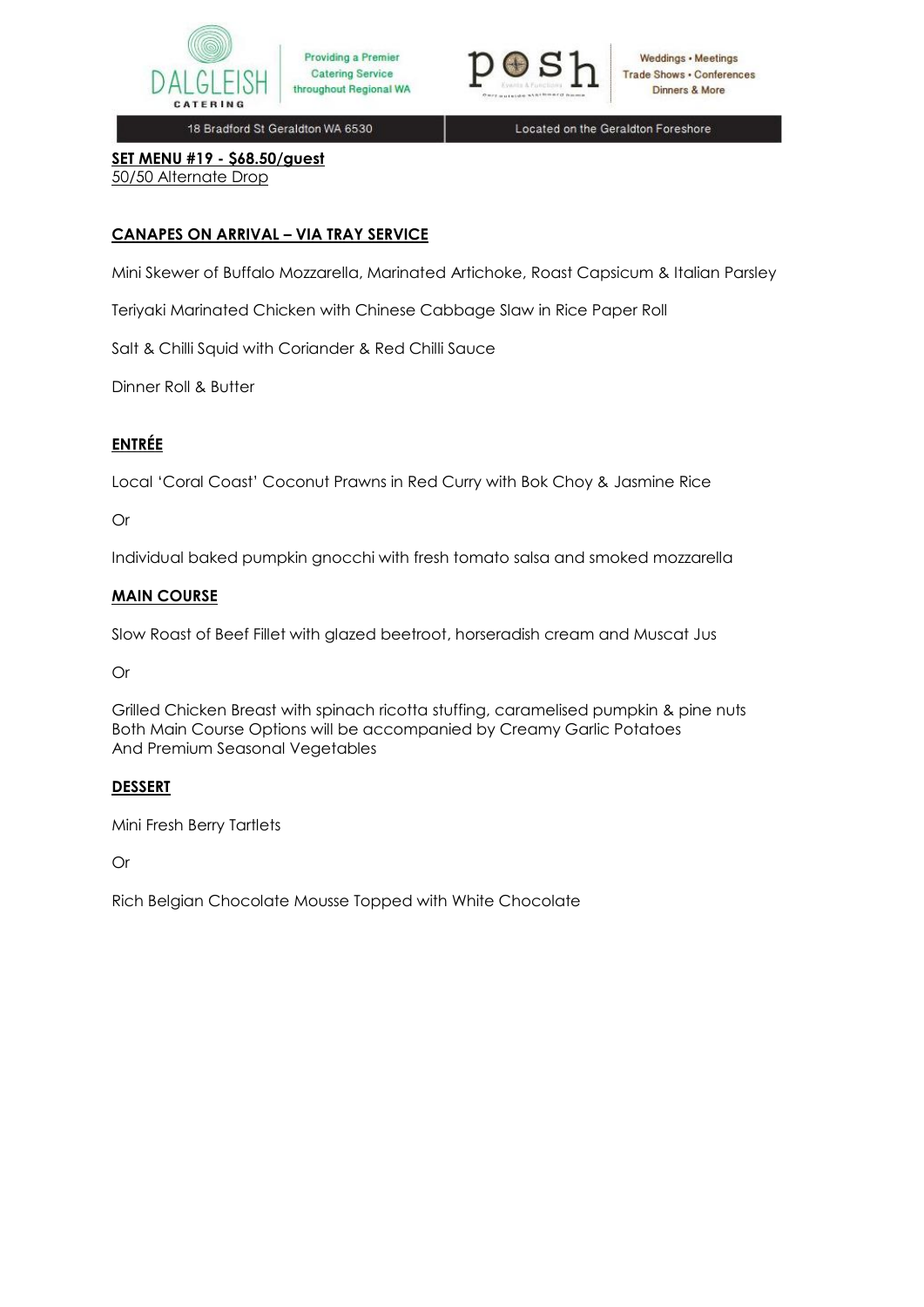



Weddings • Meetings **Trade Shows - Conferences** Dinners & More

18 Bradford St Geraldton WA 6530

Located on the Geraldton Foreshore

**SET MENU #20 - \$69.00/guest** 50/50 Alternate Drop

## **CANAPES ON ARRIVAL – VIA TRAY SERVICE**

Pan Fried King Prawn with Roast Garlic & Flamed Capsicum Butter

Spiced Lamb Meatball with Apple, Cumin & Coriander Raita

Potato & Chive Griddle Cake with Caramelized Red Onion & Sour Cream

Dinner Roll & Butter

# **ENTRÉE**

Thai Beef Salad – Marinated medium rare beef tossed with cucumber, mint and coriander with lemongrass, fresh lime and palm sugar dressing

Or

Snapper quenelle with squid, tarragon, tomato and champagne Beurre Blanc

## **MAIN COURSE**

Eye Fillet of Beef topped with a Melody of Seafood and Béarnaise Sauce

Or

Roast corn-fed Chicken breast on a bed of braised aromatic vegetables and green lentils with caramelised witlof

Or

Seared Salmon Fillet on Creamy Cauliflower, crushed green pea puree and parsley leaves All Main Course Options will be Accompanied by Salt Roasted Potatoes and Leaf Spinach, Pear & Parmesan Salad with Virgin Olive Oil

## **DESSERT**

Dark and White chocolate pudding with Irish Whiskey Cream Or

Warm Brioche and Butter Pudding with raspberry compote centre and vanilla whipped crème

Or

Meringue marbled with praline and bittersweet chocolate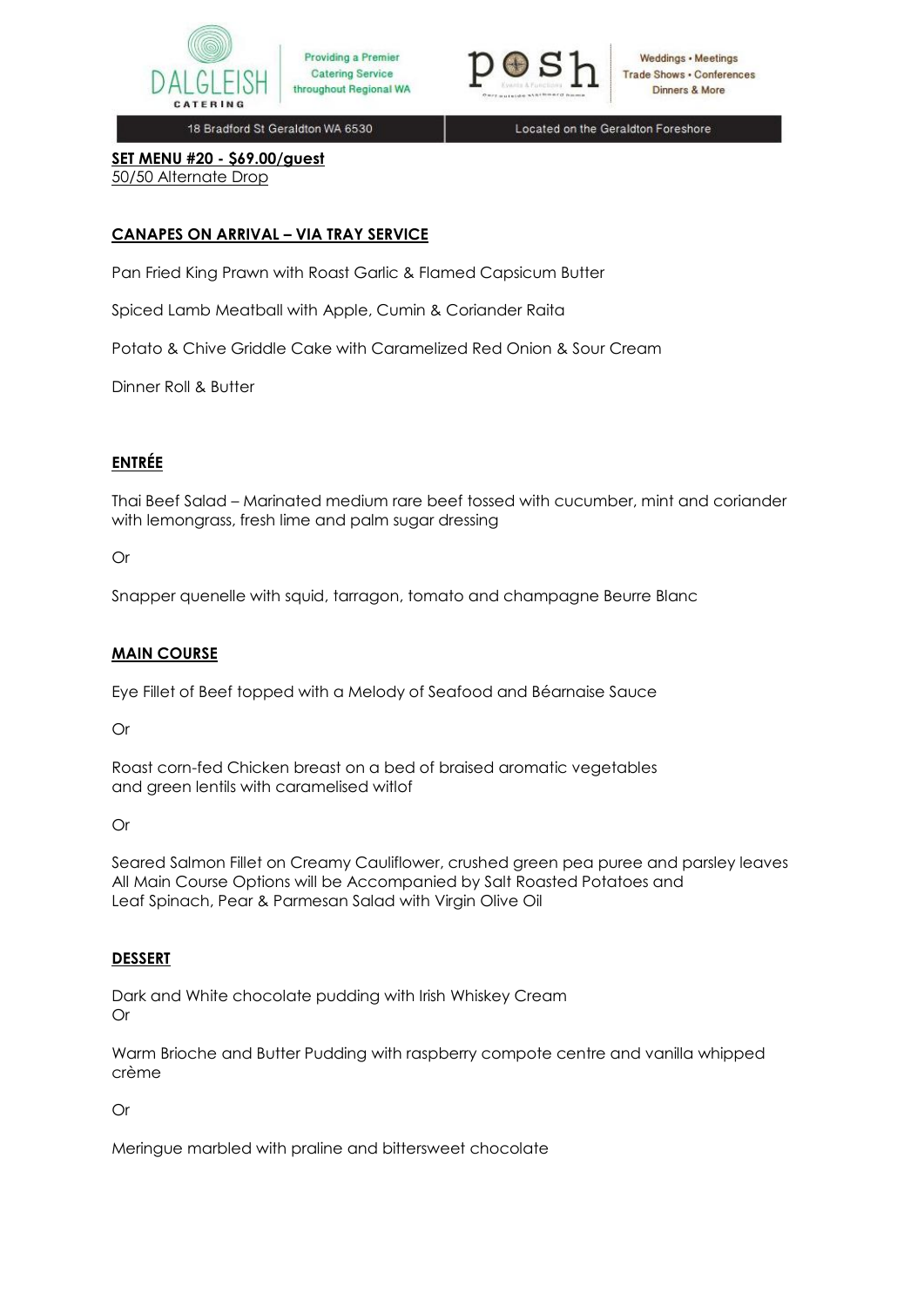



Located on the Geraldton Foreshore

# **SET MENU – SPECIAL EVENT #21 - \$69.50/guest without Canapes**

**\$73.00/guest with Canapes** 50/50 Alternate Drop

## **CANAPES – ON GUEST ARRIVAL**

Chicken in Tandoori Batter with Fresh Mint Yoghurt Dipping

Mini Garlic Ginger Beef Kebabs

Mediterranean Panini Loaf

Dinner Roll & Butter

# **ENTRÉE**

#### Gnocchi:

Handmade Italian style dumpling served with a tomato, bacon & torn basil sauce topped with Parmesan Cheese

### Or

WA Coral Coast King Prawns (5) encased with a vermicelli noodle batter accompanied by a pineapple chilli jam dip

### **MAIN COURSE**

Cutlet of Veal:

Prime Veal encrusted with sage and sea salt served on a baby braised leek with roasted sweet potato.

### Or

Catch of the Day:

Local North West Snapper encased in filo pastry with king prawns, shallots & Camembert cheese. Masked with a chardonnay sauce and presented with a ribbon salad.

### **DESSERT**

### Brulee:

Crack the delicious toffee to discover the velvety smooth cream hidden within.

### Or

### Chocolate Terrine:

Chocolate sponge layered with chocolate marquise and smothered with ganache. Death by Chocolate – what better way to go?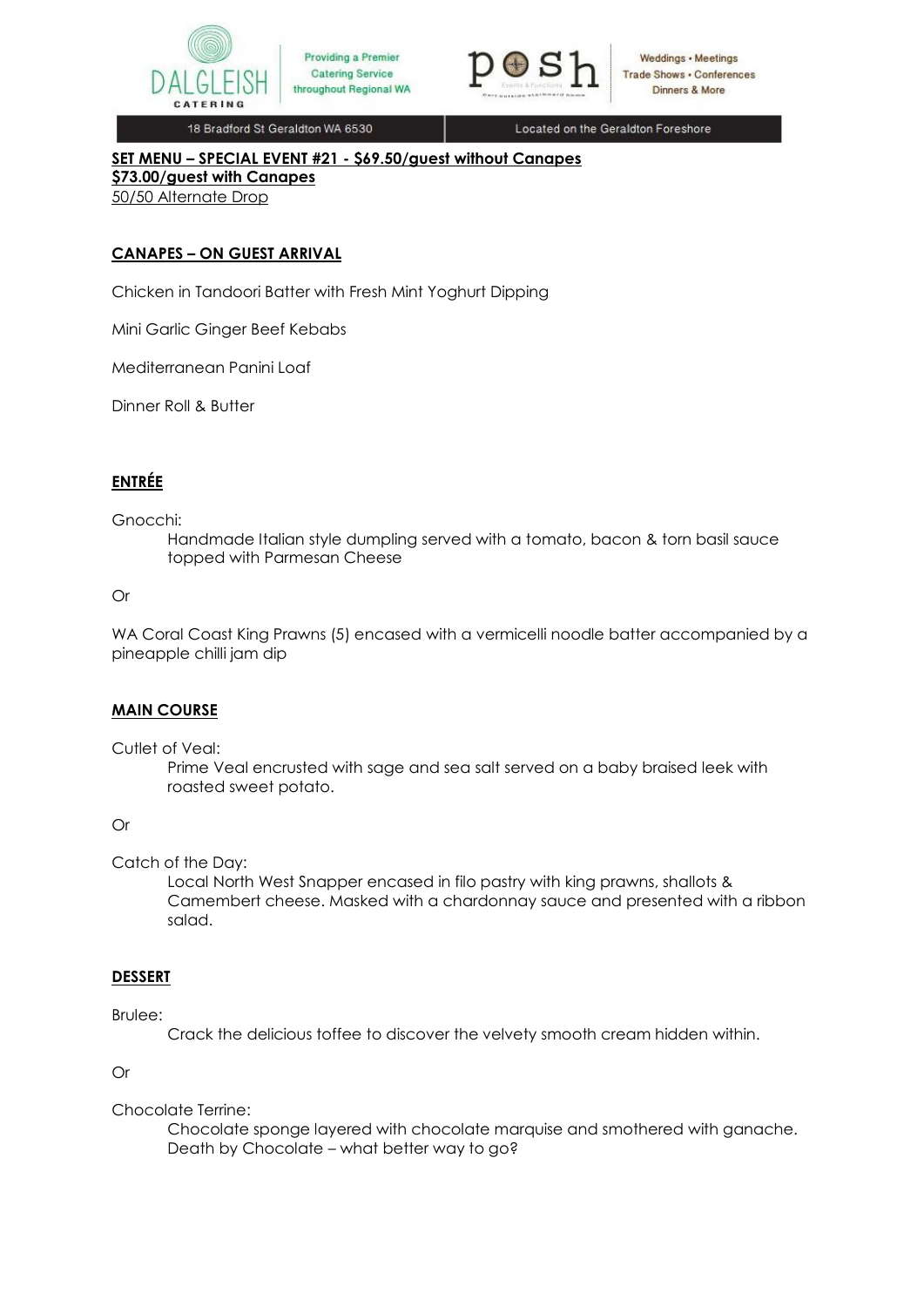



Located on the Geraldton Foreshore

### **SET MENU – SPECIAL EVENT #22 - \$69.50/guest – without Canapes**

**\$73.50 – with Canapes**

50/50 Alternate Drop

## **CANAPES – ON GUEST ARRIVAL**

Oysters Tempura served with pickled cucumber and preserved Lemon

Lamb on Garlic & Herb Crostini

Pumpkin, Spiced Apple & Nutmeg Turnover

Dinner Roll & Butter

# **ENTRÉE**

Tasmanian Brie Delight:

Beautiful brie, market vegetables and cashews wrapped in filo pastry and oven baked. Served with an avocado and Galliano cream sauce.

### Or

Seafood Bouillabaisse:

Traditional French tomato seafood broth. Fish, prawn, scallop, and mussels scented with fennel. topped with fresh garlic & cheese crostini

### **MAIN COURSE**

Chicken Breast:

Plump breast of chicken pocketed with sun dried tomato pesto served on a timbal of blended wild rice with sautéed greens and chilli mango glaze.

### Or

South West Beef Tenderloin:

Prime beef wrapped in bacon and grilled medium. Served on a sweet potato rosti with a fresh thyme and green peppercorn sauce accompanied by a mixed leaf salad.

## **DESSERT**

Crème Caramel - Smooth egg custard baked in its own caramel sauce with a hint of Frangelico and candied hazelnuts.

Or

Chocolate Tart - Bitter sweet chocolate tart served with a compote of mixed berries and cream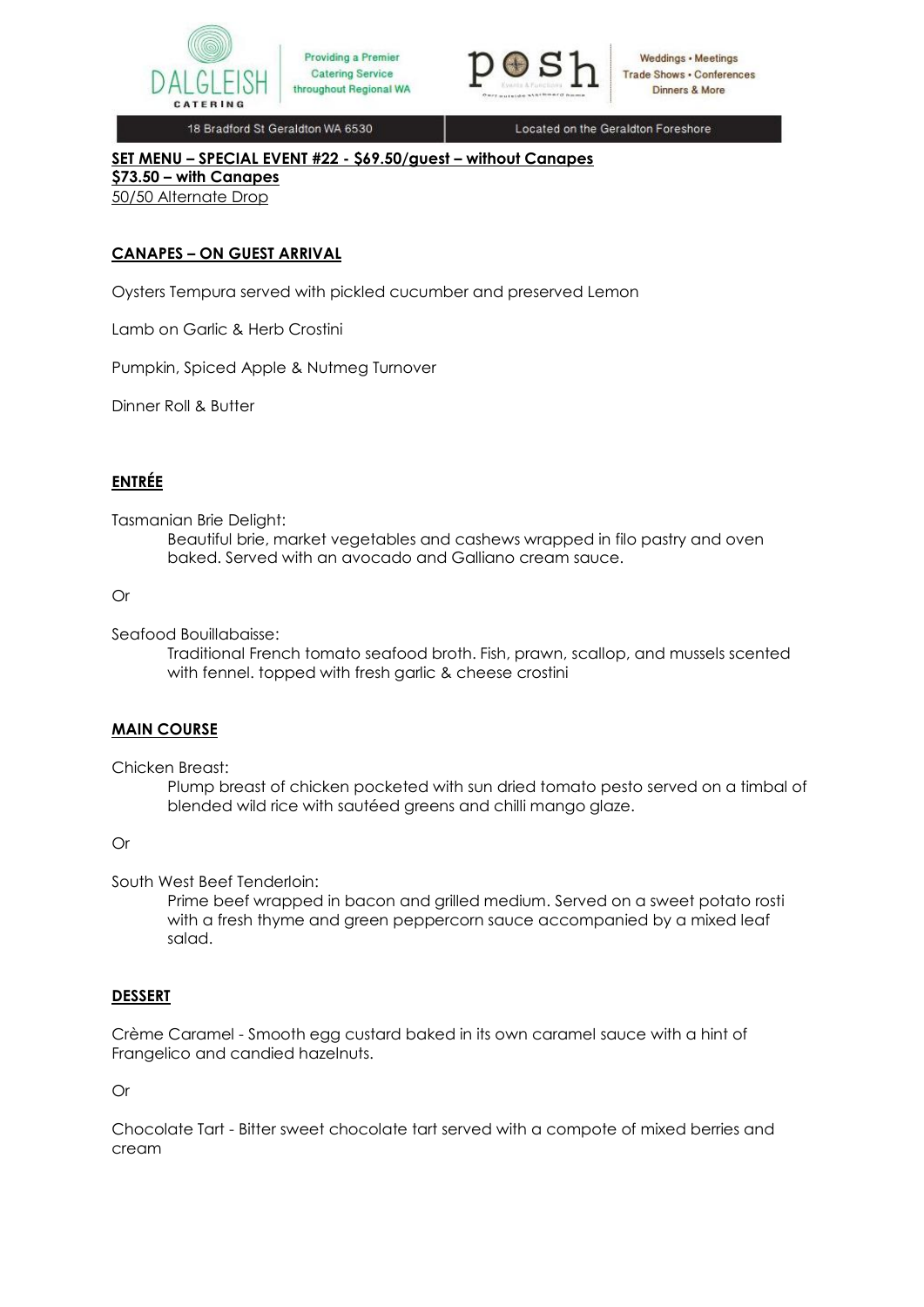



Located on the Geraldton Foreshore

**SET MENU – SPECIAL EVENT #23 - \$75.90/guest** 50/50 Alternate Drop

## **ON THE BAR FOR GUEST ARRIVAL**

Hot Turkish Bread Accompanied by Truffle Infused Oil, Dukkah, Basil Pesto & Olive Tapenade

# **SOUP**

Roasted Sweet Potato & Coconut Soup

Served piping hot with a dinner roll and butter

## **ENTRÉE – Share Platters per Table**

Cold Seafood Platter:

Medallion of Natural Crayfish (When in Season), Ceduna Oyster, Whole King Prawn (2), Pickled Occy, Smoked Salmon Accompanied by a Selection of Dipping Sauces and Fresh Tropical Fruit

## **MAIN COURSE**

Three Rib Rack of Lamb: Herb encrusted rack, oven baked and served with a ratatouille pie with minted Jus

### Or

Reef with Scallops:

Pan fried delightful local fish and scallops served in a Malibu and coconut cream sauce. Garnished with a timbal of rice and sautéed greens.

### Or

Pork Fillet:

Served on a saffron couscous, tossed with plump sultanas, cashew nuts and drizzled with a quince paste Jus

## **DESSERT**

Sticky Chocolate & Date Pudding with Berry Compote and Whipped Honey Cream

Or

Blueberry & Mascarpone Tart: Sweet biscuit base topped with a mascarpone custard cream and beautiful blueberries.

## **CHEESE BOARD – Share Platters Per Table**

Assortment of Australian & Imported Cheese served with water crackers and fresh & dried fruit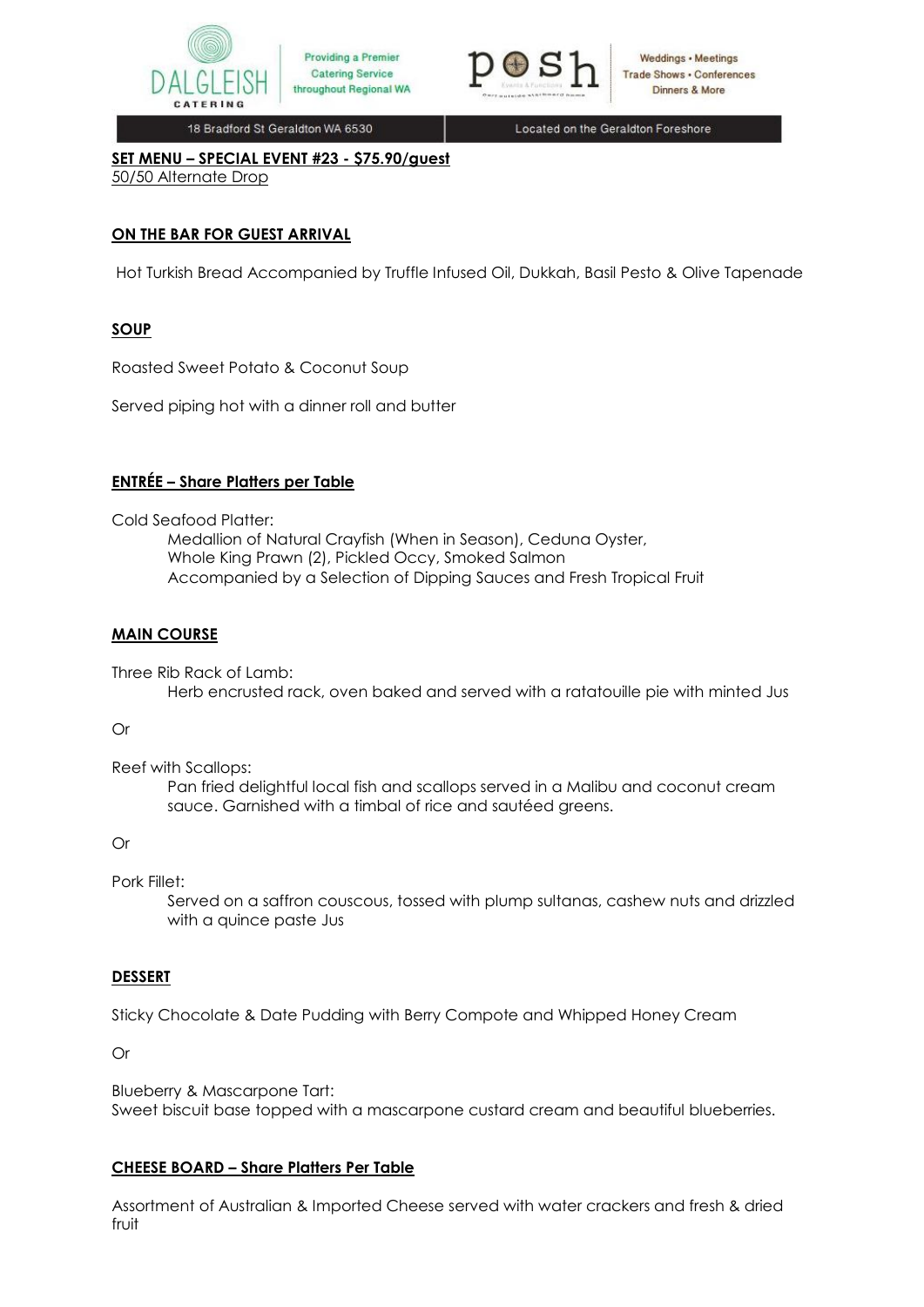



Located on the Geraldton Foreshore

### **ALTERNATIVE MENU IDEAS PERSONALISE YOUR SELECTIONS**

*To assist with your selection, following are some additional ideas. Please note that interchanging menu items may affect the price of the quoted menu.*

# **ENTRÉE or MAIN COURSE**

Moroccan Lamb Tenderloin with Preserved Lemon & Pine Nut Couscous – Dressed with Garlic, Lemon Juice & Tahini

Slow Roasted Lamb Rump with Harissa and mint

Grilled Cutlet of Veal on the Bone with Herbed Asparagus and Broccoli and Grilled Polenta Batons

Chargrilled Beef Fillet on savoy Cabbage and Potato with tarragon and white wine reduction

Roasted Snapper wrapped in pancetta with carrot tortellini and fresh tomato coulis

Smoked Salmon with Olive Oil, Fresh Lime and Caper Salsa and Toasted Herb Croutons

Boneless baby chicken stuffed with sage and caramelised chestnut brioche

Indian spice crusted loin of lamb with coriander, eggplant relish and burnt almond pilaf rice

Ribeye of Lamb off the bone, baked in leek leaves with red pepper braise, rosemary polenta and Lamb Jus

Roasted Venison Saddle with black and white pepper sauce, glazed Brussels sprouts and parsnip puree

Grilled fillet of Beef with Confit of Shallots, Spinach and Merlot Sauce

Grilled Eye Fillet with truffled wild mushroom butter, thyme rosti and sugar snap peas

Baby octopus, cross hatched squid and mussels on rocket with pesto and light saffron dressing

Seared King Prawns with hoi sin, chilli & crushed peanut sauce with Cucumber and Crisp Wonton

Seared scallop on grilled chorizo with caper berry dipping